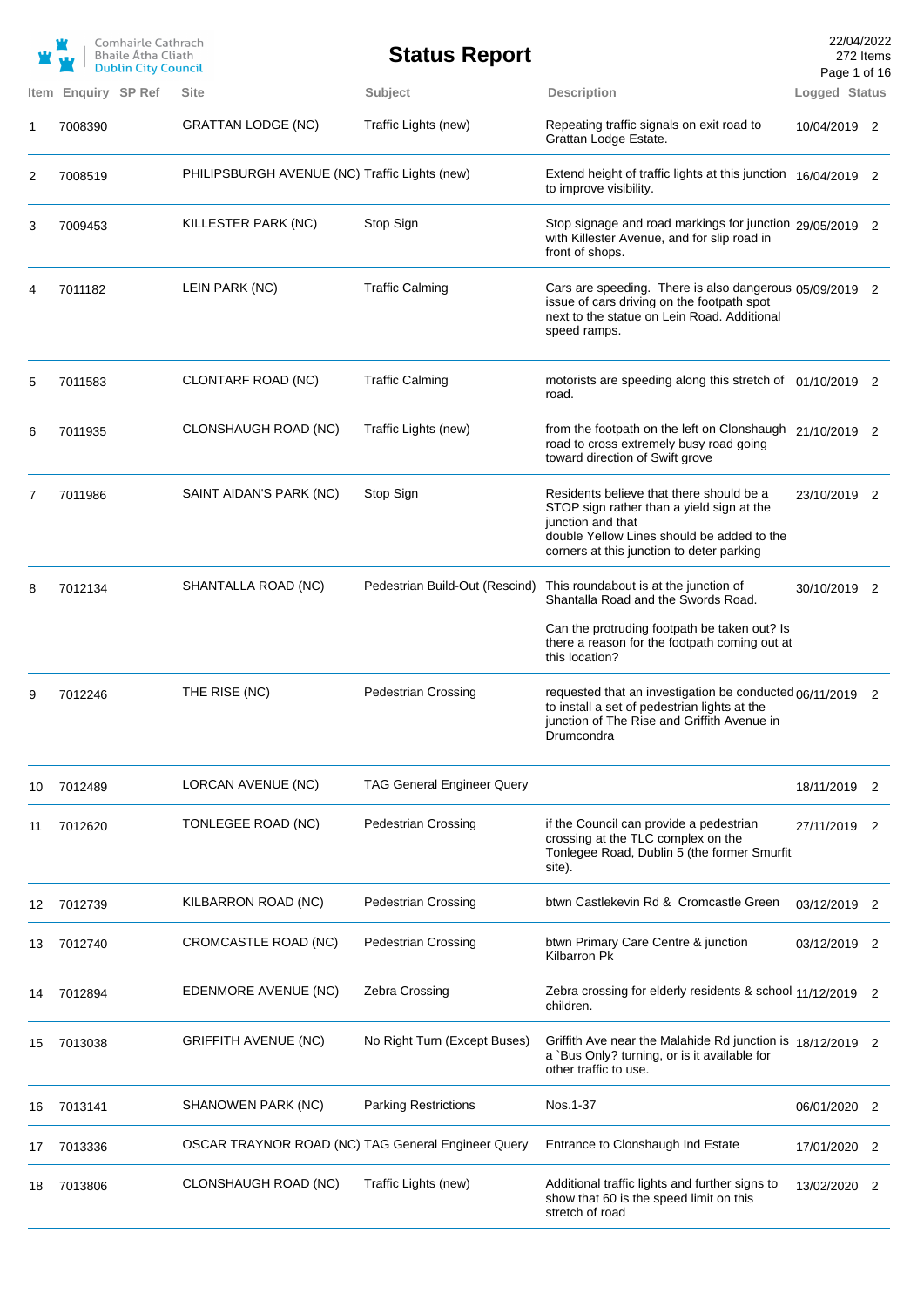| Comhairle Cathrach         |
|----------------------------|
| Bhaile Átha Cliath         |
| <b>Dublin City Council</b> |

**Status Report**

22/04/2022 272 Items Page 2 of 16

|    |                     |                                                          |                                   |                                                                                                                                                                                                                               | Page 2 or 16  |                |
|----|---------------------|----------------------------------------------------------|-----------------------------------|-------------------------------------------------------------------------------------------------------------------------------------------------------------------------------------------------------------------------------|---------------|----------------|
|    | Item Enquiry SP Ref | Site                                                     | Subject                           | <b>Description</b>                                                                                                                                                                                                            | Logged Status |                |
| 19 | 7013939             | THORNVILLE AVENUE (NC)                                   | <b>TAG General Engineer Query</b> | When a motorist is coming from Thornville<br>Avenue direction that they cannot see what<br>is coming from the left as their view is totally<br>obstructed. Can this be eaxamined.                                             | 20/02/2020 2  |                |
| 20 | 7014040             | CARNDONAGH PARK (NC)                                     | <b>TAG General Engineer Query</b> | removal of island to allow wheelchair user to 27/02/2020 2<br>move more freely                                                                                                                                                |               |                |
| 21 | 7014271             | ADARE PARK (NC)                                          | <b>Traffic Calming</b>            | along the road                                                                                                                                                                                                                | 09/03/2020 2  |                |
| 22 | 7014370             | <b>GRATTAN LODGE (NC)</b>                                | <b>TAG General Engineer Query</b> | Request to remove section of green, to<br>provide turning area for bin trucks and<br>emergency vehicles.                                                                                                                      | 13/03/2020 2  |                |
| 23 | 7014560             | ELM ROAD (NC)                                            | <b>Parking Restrictions</b>       | to enable Library Van to park Q9 NCAC<br>April 2020                                                                                                                                                                           | 14/04/2020 2  |                |
| 24 | 7015219             | SAINT AIDAN'S PARK ROAD<br>(NC)                          | <b>TAG General Engineer Query</b> | on the road                                                                                                                                                                                                                   | 10/06/2020 2  |                |
| 25 | 7015883             | CLONTARF ROAD (NC)                                       | <b>Traffic Calming</b>            | the exit from St. Anthonys Church Carpark<br>onto the Clontarf Road is quite dangerous.                                                                                                                                       | 06/07/2020 2  |                |
| 26 | 7016197             | SHANOWEN AVENUE (NC)                                     | <b>Traffic Calming</b>            | Speed ramps, or other measures,                                                                                                                                                                                               | 05/08/2020 2  |                |
| 27 | 7016479             | <b>GRANGE ABBEY ROAD (NC)</b>                            | <b>Traffic Calming</b>            | Children at play signs, traffic calmimg                                                                                                                                                                                       | 21/08/2020 2  |                |
| 28 | 7016488             | <b>GRIFFITH AVENUE (NC)</b>                              | <b>TAG General Engineer Query</b> | concern about the new pedestrian traffic light 24/08/2020 2<br>that has just been installed at the junction of<br>Griffith Ave and Philipsburgh Ave.                                                                          |               |                |
| 29 | 7016579             | SHANOWEN DRIVE (NC)                                      | Double Yellow Lines               | issues with collection of bins as lorries<br>cannot get access so residents bins are not<br>being collected. Emergency vehicles would<br>also not have space to pass. Can yellow<br>lines be painted on one side of the bend? | 31/08/2020 2  |                |
| 30 | 7016784             | <b>GRIFFITH AVENUE (NC)</b>                              | Double Yellow Lines               | Double yellow lines at cul de sac to allow<br>vehicles to turn.                                                                                                                                                               | 10/09/2020 2  |                |
| 31 | 7016877             | ELMFIELD WAY (NC)                                        | <b>Parking Restrictions</b>       | Request to resolve parking issues related to 15/09/2020 2<br>shops on Elmfield Rise.                                                                                                                                          |               |                |
| 32 | 7017176             | GRANGE ABBEY ROAD (NC)                                   | <b>Traffic Calming</b>            | Traffic calming measures on Grange Abbey 02/10/2020 2<br>Road, Donaghmede                                                                                                                                                     |               |                |
| 33 | 7017244             | SHANOWEN AVENUE (NC)                                     | <b>Traffic Calming</b>            | extension of Ramps                                                                                                                                                                                                            | 06/10/2020 2  |                |
| 34 | 7017304             | <b>GRANGE ROAD (NC)</b>                                  | Disab Park Bay General            | at the school.                                                                                                                                                                                                                | 12/10/2020 2  |                |
| 35 | 7017377             | MOUNT PROSPECT AVENUE ITS Left Turn Filter Light<br>(NC) |                                   | Filter or other solution at junction Clontarf<br>Road to reduce congestion.                                                                                                                                                   | 14/10/2020 2  |                |
| 36 | 7017565             | <b>COLLINS AVENUE (NC)</b>                               | <b>Pedestrian Crossing</b>        | pedestrian crossing should be added either 27/10/2020 2<br>at the Grand or at the junction of Collins Ave<br>and Grace Park Road.                                                                                             |               |                |
| 37 | 7017873             | TONLEGEE ROAD (NC)                                       | Yellow Box (Extend)               | half yellow box on Tonlegee Road on the far 12/11/2020<br>side from the entrance to Limewood Estate<br>could be extended.                                                                                                     |               | $\overline{2}$ |
| 38 | 7018183             | GREENWOOD WALK (NC)                                      | <b>Traffic Calming</b>            | DYLs, speed ramps and pedestrian barriers 30/11/2020 2<br>for this bend.                                                                                                                                                      |               |                |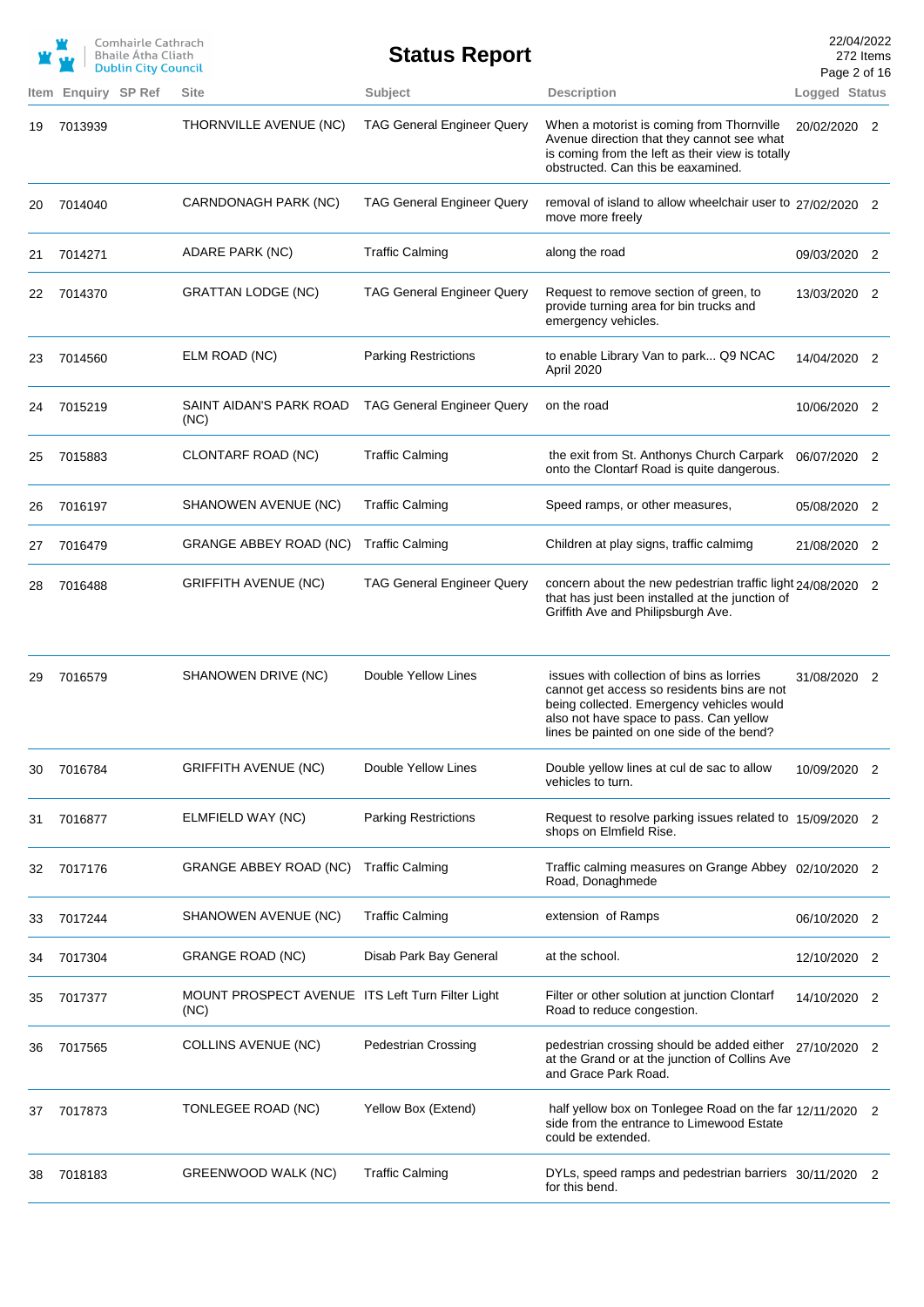|    |                            | Comhairle Cathrach<br>Bhaile Átha Cliath<br><b>Dublin City Council</b> |                                               | <b>Status Report</b>                                    |                                                                                                                                                                                                                                                                             | 22/04/2022<br>Page 3 of 16 | 272 Items |
|----|----------------------------|------------------------------------------------------------------------|-----------------------------------------------|---------------------------------------------------------|-----------------------------------------------------------------------------------------------------------------------------------------------------------------------------------------------------------------------------------------------------------------------------|----------------------------|-----------|
|    | <b>Item Enguiry SP Ref</b> |                                                                        | <b>Site</b>                                   | Subject                                                 | <b>Description</b>                                                                                                                                                                                                                                                          | Logged Status              |           |
| 39 | 7018271                    |                                                                        | <b>ISLAND VIEW (NC)</b>                       | Double Yellow Lines                                     | (1) At entrance to estate and (2) opp<br>nos.7-11.                                                                                                                                                                                                                          | 04/12/2020 2               |           |
| 40 | 7018491                    |                                                                        | BELMONT PARK (NC)                             | <b>TAG General Engineer Query</b>                       | cars are parking very close to the corners<br>and junctions in the estate.                                                                                                                                                                                                  | 23/12/2020 2               |           |
| 41 | 7018492                    |                                                                        | GREENWOOD WALK (NC)                           | <b>TAG General Engineer Query</b>                       | speed ramp at the bend.                                                                                                                                                                                                                                                     | 23/12/2020 2               |           |
| 42 | 7018952                    |                                                                        | SWORDS ROAD (NC)                              | Shared Cycle & Pedest Sign (R) at junction Larkhil Road |                                                                                                                                                                                                                                                                             | 09/02/2021 2               |           |
| 43 | 7018953                    |                                                                        | SAINT AIDAN'S PARK ROAD<br>(NC)               | Mini Roundabout                                         | Bollard or mini-roundabout o/s No.45                                                                                                                                                                                                                                        | 09/02/2021 2               |           |
| 44 | 7018970                    |                                                                        | <b>WOODBINE PARK (NC)</b>                     | Speed Ramps                                             | There are a series of speedbumps on the<br>Woodbine Drive road which should be<br>implemented on the Woodbine park road<br>also.                                                                                                                                            | 10/02/2021 2               |           |
| 45 | 7019040                    |                                                                        | <b>MOATVIEW DRIVE (NC)</b>                    | <b>Traffic Calming</b>                                  | adding a high rise roundabout or some other 15/02/2021 2<br>sort of road block similar to what was done<br>on moatview ave many years ago to help<br>with the same problem.                                                                                                 |                            |           |
| 46 | 7019279                    |                                                                        | CLONSHAUGH ROAD (NC)                          | <b>TAG General Engineer Query</b>                       | Barriers & signage to prevent HGV's<br>entering Clonshaugh Road.                                                                                                                                                                                                            | 01/03/2021 2               |           |
| 47 | 7019343                    |                                                                        | TONLEGEE ROAD (NC)                            | <b>TAG General Engineer Query</b>                       | A reposition of the lights at the junction and<br>the inclusion of zebra/pelican crossings at<br>the other areas mentioned                                                                                                                                                  | 04/03/2021 2               |           |
| 48 | 7019371                    |                                                                        | WOODBINE PARK (NC)                            | <b>Parking Restrictions</b>                             | parking only allowed on one side of road                                                                                                                                                                                                                                    | 05/03/2021                 | 2         |
| 49 | 7019390                    |                                                                        | SAINT BRIGID'S ROAD (NC)                      | <b>TAG General Engineer Query</b>                       | Speed reduction measures, signage,<br>barriers                                                                                                                                                                                                                              | 08/03/2021 2               |           |
| 50 | 7019523                    |                                                                        | HOLYWELL ROAD (NC)                            | <b>Traffic Calming</b>                                  | Implementing speed ramps, 2 or 3 ramps at 18/03/2021 2<br>equal distance along the road                                                                                                                                                                                     |                            |           |
| 51 | 7019578                    |                                                                        | ELMFIELD AVENUE (NC)                          | Roundabout (Rescind)                                    | Remove the painted roundabout as it is<br>totally ignored and causing issues locally                                                                                                                                                                                        | 23/03/2021                 | 2         |
| 52 | 7019579                    |                                                                        | <b>HOWTH ROAD NUMBER 150</b><br>(NC)          | <b>Traffic Calming</b>                                  | Circle K garage on the Howth Road,<br>Blackbanks, Raheny, Dublin 5. traffic<br>calming measures to slow traffic down on<br>the Howth Road between Raheny Library<br>and Blackbanks, Raheny such as rumble<br>strips and slow signs on poles and on the<br>road surface etc. | 23/03/2021                 | 2         |
| 53 | 7019633                    |                                                                        | GREENCASTLE ROAD (NC)                         | <b>TAG General Engineer Query</b>                       | We would still like to have the mini<br>roundabout investigated as it is causing a lot<br>of annoyance for motorists etc. exiting from<br>Greencastle Parade.                                                                                                               | 25/03/2021                 | 2         |
| 54 | 7019634                    |                                                                        | WATERMILL ROAD (NC)                           | <b>Traffic Calming</b>                                  | pinch points and chicanes                                                                                                                                                                                                                                                   | 25/03/2021                 | 2         |
| 55 | 7019777                    |                                                                        | MOUNT PROSPECT AVENUE Traffic Calming<br>(NC) |                                                         | the community would benefit from features<br>such as a slow sign and/or a speed bump.                                                                                                                                                                                       | 01/04/2021 2               |           |
| 56 | 7019825                    |                                                                        | THE GROVE (NC)                                | Speed Ramps                                             | <b>Entrance to Grove Estate</b>                                                                                                                                                                                                                                             | 06/04/2021                 | 2         |
| 57 | 7019855                    |                                                                        | ELM MOUNT AVENUE (NC)                         | Double Yellow Lines                                     | Placing double yellow lines across the<br>shared driveway going 5/6ft past the shared<br>driveway end point on both sides.                                                                                                                                                  | 08/04/2021 2               |           |
| 58 | 7019883                    |                                                                        | HOWTH ROAD (NC)                               | <b>TAG General Engineer Query</b>                       | Traffic lights and or traffic calming measures.08/04/2021                                                                                                                                                                                                                   |                            | 2         |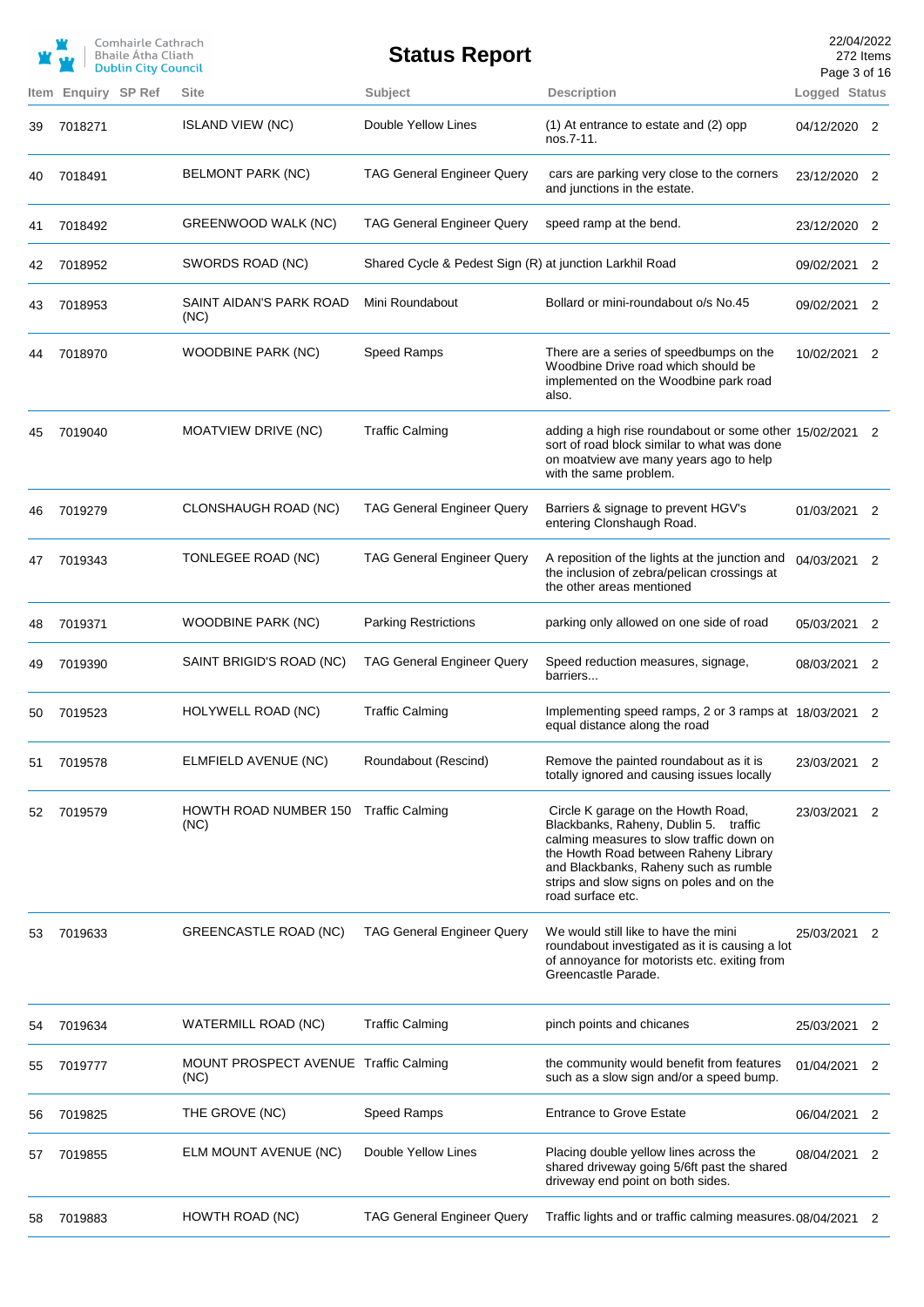|    |                     | Comhairle Cathrach<br><b>Bhaile Atha Cliath</b><br><b>Dublin City Council</b> |                                                    | <b>Status Report</b>              |                                                                                                                                                                                                                                              | 22/04/2022<br>272 Items<br>Page 4 of 16 |                            |
|----|---------------------|-------------------------------------------------------------------------------|----------------------------------------------------|-----------------------------------|----------------------------------------------------------------------------------------------------------------------------------------------------------------------------------------------------------------------------------------------|-----------------------------------------|----------------------------|
|    | Item Enquiry SP Ref |                                                                               | <b>Site</b>                                        | Subject                           | <b>Description</b>                                                                                                                                                                                                                           | Logged Status                           |                            |
| 59 | 7019905             |                                                                               | KILMORE DRIVE (NC)                                 | <b>Traffic Calming</b>            | speed ramps installed like we have on<br>Beechlawn Avenue and Kilmore Avenue.                                                                                                                                                                | 12/04/2021 2                            |                            |
| 60 | 7020034             |                                                                               | <b>VERNON HEATH (NC)</b>                           | Double Yellow Lines               | We feel double yellow lines would help the<br>situation                                                                                                                                                                                      | 16/04/2021 2                            |                            |
| 61 | 7020055             |                                                                               | ROSEGLEN AVENUE (NC)                               | <b>Traffic Calming</b>            | arrange for the engineers to examine<br>Roseglen Avenue and to recommend safety<br>measures to slow traffic down.                                                                                                                            | 20/04/2021 2                            |                            |
| 62 | 7020077             |                                                                               | MOUNT PROSPECT AVENUE Pedestrian Crossing<br>(NC)  |                                   | I believe the Mount Prospect Avenue has<br>become too dangerous to cross unaided with<br>children.                                                                                                                                           | 21/04/2021 2                            |                            |
| 63 | 7020103             |                                                                               | SHELMARTIN AVENUE (NC)                             | Speed Ramps                       | installing some ramps on the road,<br>especially entering and near the bottom<br>corner would be a huge benefit plus if they<br>could add yellow lines on the corner, and<br>perhaps repaint the No Entry sign at the top<br>would be great. | 21/04/2021 2                            |                            |
| 64 | 7020108             |                                                                               | DUNLUCE ROAD (NC)                                  | Speed Ramps                       | Need for ramps on Dunluce Road to address 21/04/2021 2<br>speeding                                                                                                                                                                           |                                         |                            |
| 65 | 7020198             |                                                                               | OSCAR TRAYNOR ROAD (NC) TAG General Engineer Query |                                   | A redesigned junction. Built a new 'Y' shaped 26/04/2021 2<br>road inside the green area beside the<br>junction                                                                                                                              |                                         |                            |
| 66 | 7020303             |                                                                               | SHELMARTIN AVENUE (NC)                             | <b>Traffic Calming</b>            | Certainly speed ramps and repainting of<br>road markings would help and would be<br>relatively easy to implement.                                                                                                                            | 30/04/2021 2                            |                            |
| 67 | 7020317             |                                                                               | MONTROSE PARK (NC)                                 | <b>TAG General Engineer Query</b> | Review all traffic & parking measures in the 30/04/2021 2<br>area.                                                                                                                                                                           |                                         |                            |
| 68 | 7020381             |                                                                               | AVONDALE PARK (NC)                                 | <b>Traffic Calming</b>            | Traffic Calming and/or Signage                                                                                                                                                                                                               | 05/05/2021 2                            |                            |
| 69 | 7020385             |                                                                               | RAHENY ROAD (NC)                                   | Double Yellow Lines               | DYL's left hand side of slip road linking<br>Raheny Road to Woodbine Park                                                                                                                                                                    | 06/05/2021                              |                            |
| 70 | 7020413             |                                                                               | ANNADALE AVENUE (NC)                               | <b>TAG General Engineer Query</b> | Bollards, Line marking, Parking Prohibition,<br>Speeding / Traffic Calming, Traffic Signs                                                                                                                                                    | 07/05/2021                              | 2                          |
| 71 | 7020420             |                                                                               | KILMORE ROAD (NC)                                  | No Right Turn                     | No right turn from Kimore Road onto<br>Ardmore Drive, to resolve safety issues at<br>this junction.                                                                                                                                          | 10/05/2021                              | $\overline{\phantom{0}}^2$ |
| 72 | 7020460             |                                                                               | KINCORA ROAD (NC)                                  | <b>Speed Ramps</b>                | review of the road, implementation of road<br>width speed bumps with a higher incline,<br>more signage, and markings on the road.<br>Another possibility could be the introduction<br>of chicanes (similar to those in Mount<br>Merrion).    | 11/05/2021                              | 2                          |
| 73 | 7020478             |                                                                               | ELMFIELD WAY (NC)                                  | <b>Traffic Calming</b>            | Traffic calming measures for Elmfield Way.                                                                                                                                                                                                   | 11/05/2021                              | 2                          |
| 74 | 7020525             |                                                                               | COLLINSWOOD (NC)                                   | <b>Traffic Calming</b>            | Speed ramps installed on this main artery<br>road throughout, Appropriate signage to<br>motorist indicating children at play, Speed<br>Limit signage erected to remind drivers of<br>the actual limit to stay within                         | 12/05/2021                              | 2                          |
| 75 | 7020604             |                                                                               | ALL SAINTS DRIVE (NC)                              | Double Yellow Lines               | DYLs requested for this junction, due to<br>constant parking by school traffic.                                                                                                                                                              | 18/05/2021                              | 2                          |
| 76 | 7020656             |                                                                               | <b>GRANGE PARK VIEW (NC)</b>                       | <b>Parking Restrictions</b>       | Additional markings or signage to prevent<br>vehicles from blocking accessible dishing.                                                                                                                                                      | 19/05/2021                              | 2                          |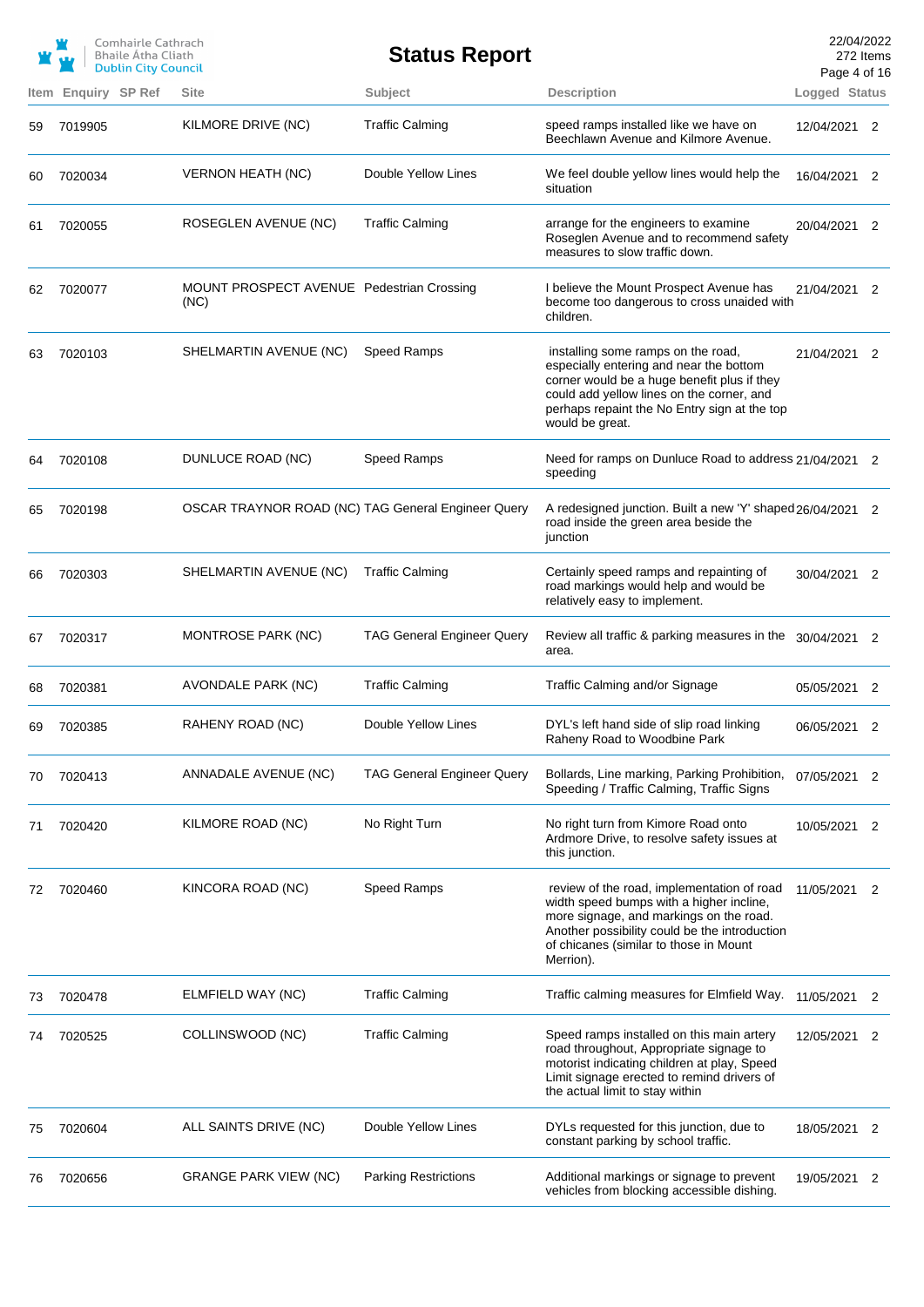|    |                     | Comhairle Cathrach<br><b>Bhaile Atha Cliath</b><br><b>Dublin City Council</b> |                              | <b>Status Report</b>         |                                                                                                                                                                                                                                                                                                                    | Page 5 of 16  | 22/04/2022<br>272 Items |
|----|---------------------|-------------------------------------------------------------------------------|------------------------------|------------------------------|--------------------------------------------------------------------------------------------------------------------------------------------------------------------------------------------------------------------------------------------------------------------------------------------------------------------|---------------|-------------------------|
|    | Item Enquiry SP Ref |                                                                               | <b>Site</b>                  | Subject                      | <b>Description</b>                                                                                                                                                                                                                                                                                                 | Logged Status |                         |
| 77 | 7020716             |                                                                               | <b>GRIFFITH AVENUE (NC)</b>  | <b>Pedestrian Crossing</b>   | The installation of pedestrian traffic lights<br>and alterations be made to the speed bumps<br>at the intersection of Tolka Estate Road and<br>Griffith Avenue.                                                                                                                                                    | 24/05/2021    | 2                       |
| 78 | 7020785             |                                                                               | ELMFIELD AVENUE (NC)         | Double Yellow Lines          | Trucks and Cars parking on dangerous bend 27/05/2021 2<br>and narrow entry to Green Area impacting<br>flow of traffic and impeding the view of<br>motorists and pedestrians during the day<br>and overnight                                                                                                        |               |                         |
| 79 | 7020898             |                                                                               | CARNDONAGH DRIVE (NC)        | Children Crossing Sign       | Erection of a Children at Play sign                                                                                                                                                                                                                                                                                | 03/06/2021 2  |                         |
| 80 | 7020952             |                                                                               | GRANGE ROAD (NC)             | <b>Traffic Calming</b>       | traffic calming measures can be put in place 08/06/2021 2<br>to slow traffic down between the railway<br>bridge and the Donaghmede roundabout.                                                                                                                                                                     |               |                         |
| 81 | 7021015             |                                                                               | <b>BRIARFIELD GROVE (NC)</b> | Double Yellow Lines          | Installing double yellow lines at the corners<br>of the junction of Briarfield Grove/ Briarfield<br>Road                                                                                                                                                                                                           | 09/06/2021 2  |                         |
| 82 | 7021112             |                                                                               | MILLBROOK ROAD (NC)          | <b>Traffic Calming</b>       | More traffic calming messures between<br>mentioned starting and finishing points,<br>preferably more robust speed ramps.                                                                                                                                                                                           | 16/06/2021 2  |                         |
| 83 | 7021182             |                                                                               | MALAHIDE ROAD (NC)           | <b>Pedestrian Crossing</b>   | There are not pedestrian crossing lights on<br>the North and East Crossings. It is therefore,<br>dangerous for pedestrians to cross at this<br>junction.                                                                                                                                                           | 18/06/2021 2  |                         |
| 84 | 7021207             |                                                                               | KILLESTER AVENUE (NC)        | <b>Pedestrian Crossing</b>   | There is no pedestrian crossing at the lights 21/06/2021 2<br>when crossing Killester Avenue at Malahide<br>Road, and is therefore dangerous to cross<br>the road.                                                                                                                                                 |               |                         |
| 85 | 7021212             |                                                                               | ASHCROFT (NC)                | Speed Ramps                  | Speed ramps along the area marked in<br>yellow in the attached map                                                                                                                                                                                                                                                 | 22/06/2021 2  |                         |
| 86 | 7021255             |                                                                               | <b>GREENDALE ROAD (NC)</b>   |                              | TAG General Engineer Query    Monitor speeds, needs big ramps/ raised<br>pedestrian crossing to protect the users<br>Possibility of changing to a T junction?                                                                                                                                                      | 23/06/2021    |                         |
| 87 | 7021267             |                                                                               | FOXHILL AVENUE (NC)          | <b>Traffic Calming</b>       | Request for signage for cars to slow down as 24/06/2021 2<br>children at play. There have been a number<br>of near misses involving cars and children<br>on our road                                                                                                                                               |               |                         |
| 88 | 7021340             |                                                                               | MALAHIDE ROAD (NC)           | <b>Pedestrian Crossing</b>   | from Belmayne House Estate crossing the<br>Malahide Road at co ords<br>53.404948, 6.178102                                                                                                                                                                                                                         | 28/06/2021 2  |                         |
| 89 | 7021348             |                                                                               | SAINT BRIGID'S ROAD (NC)     | <b>Traffic Calming</b>       | whilst not dismissing the idea of traffic<br>calming resist the installation of barriers<br>which would have a detrimental effect on the<br>community as well as businesses located in<br>Killester Village – not forgetting the impact<br>on those who will find themselves on the<br>wrong side of this barrier. | 29/06/2021 2  |                         |
| 90 | 7021388             |                                                                               | STREAMVILLE ROAD (NC)        | Speed Ramps                  | Ramps are in place along this stretch of road 30/06/2021 2<br>but residents claim that they do little to slow<br>the traffic down that use this road. Maybe<br>extra ramps or different type of ramp.                                                                                                              |               |                         |
| 91 | 7021393             |                                                                               | SEAFIELD ROAD WEST (NC)      | Disab Park Bay Gen (Rescind) | As confirmed above the designated<br>wheelchair space is never used.                                                                                                                                                                                                                                               | 30/06/2021 2  |                         |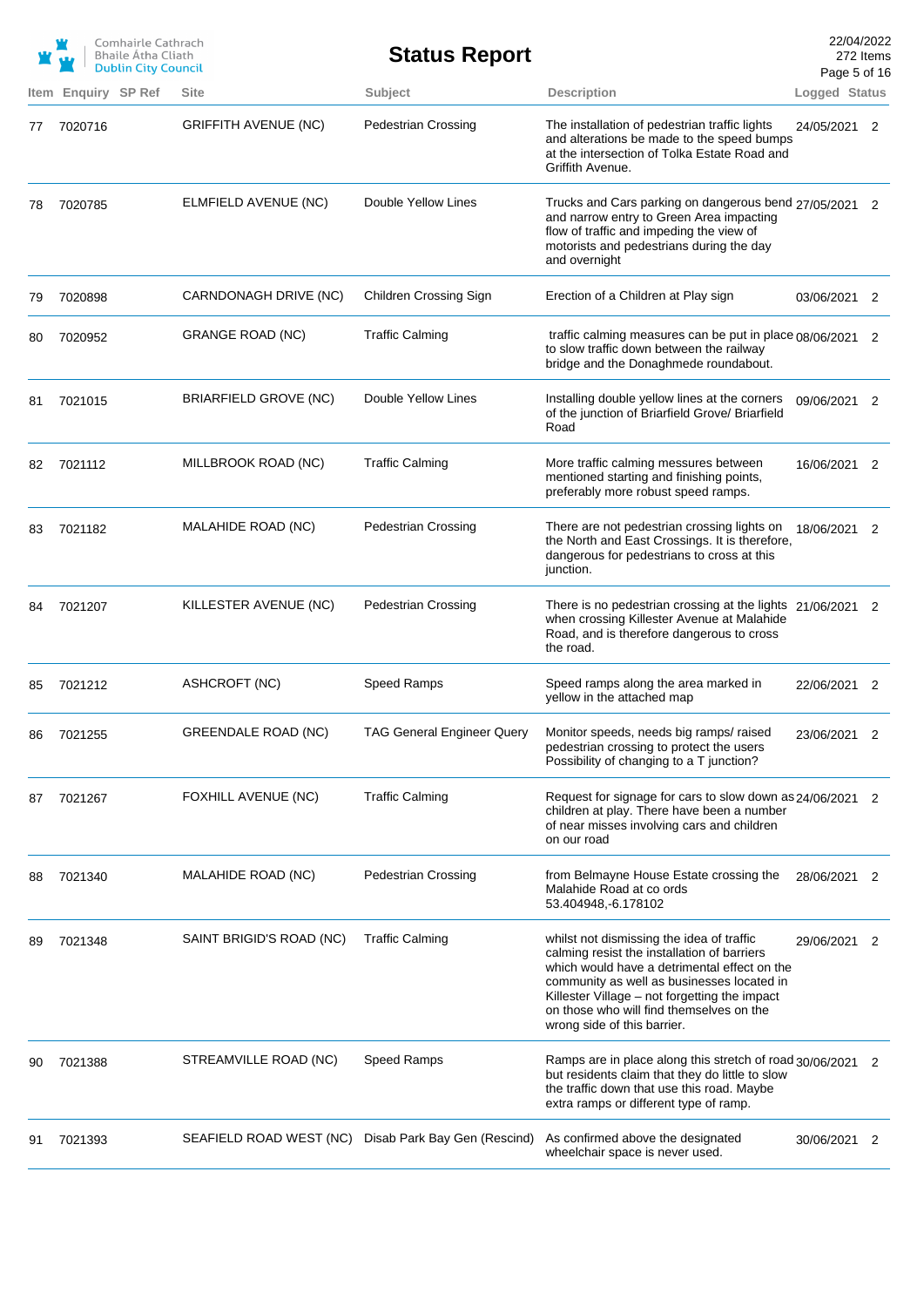|    |                     | Comhairle Cathrach<br><b>Bhaile Atha Cliath</b><br><b>Dublin City Council</b> |                                         | <b>Status Report</b>              |                                                                                                                                                                                                                                                                                                       | 22/04/2022<br>Page 6 of 16 | 272 Items                  |
|----|---------------------|-------------------------------------------------------------------------------|-----------------------------------------|-----------------------------------|-------------------------------------------------------------------------------------------------------------------------------------------------------------------------------------------------------------------------------------------------------------------------------------------------------|----------------------------|----------------------------|
|    | Item Enquiry SP Ref |                                                                               | <b>Site</b>                             | Subject                           | <b>Description</b>                                                                                                                                                                                                                                                                                    | Logged Status              |                            |
| 92 | 7021474             |                                                                               | WATERMILL ROAD (NC)                     | Double Yellow Lines               | extend the existing Double Yellow Lines from 06/07/2021 2<br>the corner of St. Anne's upwards to the next<br>corner as parking on both sides of the road<br>is causing huge problems. Also, there is a<br>new bus rote here now so additional safety<br>measures are needed as a matter of<br>urgency |                            |                            |
| 93 | 7021586             |                                                                               | <b>WESTPARK (NC)</b>                    | Double Yellow Lines               | at the entrance to the estate and the<br>adjoining convent, which give rise to<br>potential traffic hazard. So I think restrictions<br>at the entrance is what should be assessed.                                                                                                                    | 12/07/2021 2               |                            |
| 94 | 7021591             |                                                                               | SHANLISS DRIVE (NC)                     | Speed Ramps                       | along the road                                                                                                                                                                                                                                                                                        | 12/07/2021 2               |                            |
| 95 | 7021655             |                                                                               | ROSEGLEN AVENUE (NC)                    | Double Yellow Lines               | Double Yellow Lines on the roadway at<br>Roseglen Avenue adjacent to the children's<br>playground. They also asks for signs to be<br>erected showing 'Slow-Children at Play'.                                                                                                                         | 15/07/2021 2               |                            |
| 96 | 7021746             |                                                                               | GRANGE ABBEY DRIVE (NC) Speed Ramps     |                                   | They suggest speed bumps could be a<br>worthwhile solution.                                                                                                                                                                                                                                           | 20/07/2021 2               |                            |
| 97 | 7021879             |                                                                               | SEAPARK DRIVE (NC)                      | Speed Ramps                       | provision of speed cushions, 'Children at<br>Play' signs and speed limit signs on their<br>road.                                                                                                                                                                                                      | 28/07/2021 2               |                            |
| 98 | 7021883             |                                                                               | TONLEGEE ROAD (NC)                      | <b>TAG General Engineer Query</b> | I would like your department to review this<br>with a view to changing the road markings<br>and the road signs to show the right lane is<br>for right hand turn only and the left lane to be<br>used as a left turn or continue straight.                                                             | 29/07/2021 2               |                            |
| 99 | 7021884             |                                                                               | MACROOM AVENUE (NC)                     | Speed Ramps                       | Macroom Avenue is the only road in the<br>surrounding area that does not have any<br>ramps on it,                                                                                                                                                                                                     | 29/07/2021                 | $\overline{\phantom{0}}^2$ |
|    | 100 7021983         |                                                                               | CHELSEA GARDENS (NC)                    | Double Yellow Lines               | Cars parking at two corners of Chelsea<br>gardens Clontarf Dublin 3, with a center line<br>that means you can't get around the corner<br>safely.                                                                                                                                                      | 04/08/2021 2               |                            |
|    | 101 7021985         |                                                                               | CALDERWOOD ROAD (NC)                    | Disab Park Bay General            | I feel if there was a Wheelchair parking bay<br>on Calderwood Road we could provide a<br>better service for all our patients                                                                                                                                                                          | 04/08/2021 2               |                            |
|    | 102 7022059         |                                                                               | HIGH PARK (NC)                          | <b>Pedestrian Crossing</b>        | Could Dublin City Council investigate<br>whether it would be appropriate to install<br>pedestrian lights in the area?                                                                                                                                                                                 | 10/08/2021 2               |                            |
|    | 103 7022123         |                                                                               | ALL SAINTS ROAD (NC)                    | Zebra Crossing                    | Can the Council advise on the best<br>procedure to request the most appropriate<br>pedestrian crossing (minimum<br>intervention/hard infrastructure required) on<br>All Saints Road, between All Saints Park and<br>St. Anne's Park                                                                   | 13/08/2021                 | 2                          |
|    | 104 7022136         |                                                                               | MIDDLE THIRD (NC)                       | Double Yellow Lines               | Possibly a double yellow line instead of a<br>single yellow line                                                                                                                                                                                                                                      | 13/08/2021                 | 2                          |
|    | 105 7022213         |                                                                               | GRACE PARK HEIGHTS (NC) Traffic Calming |                                   | A constituent has requested the Council to<br>install better speed limit signage and traffic<br>calming measures in Grace Park Heights to<br>try and reduce speed and make the area<br>safer for children.                                                                                            | 19/08/2021                 | 2                          |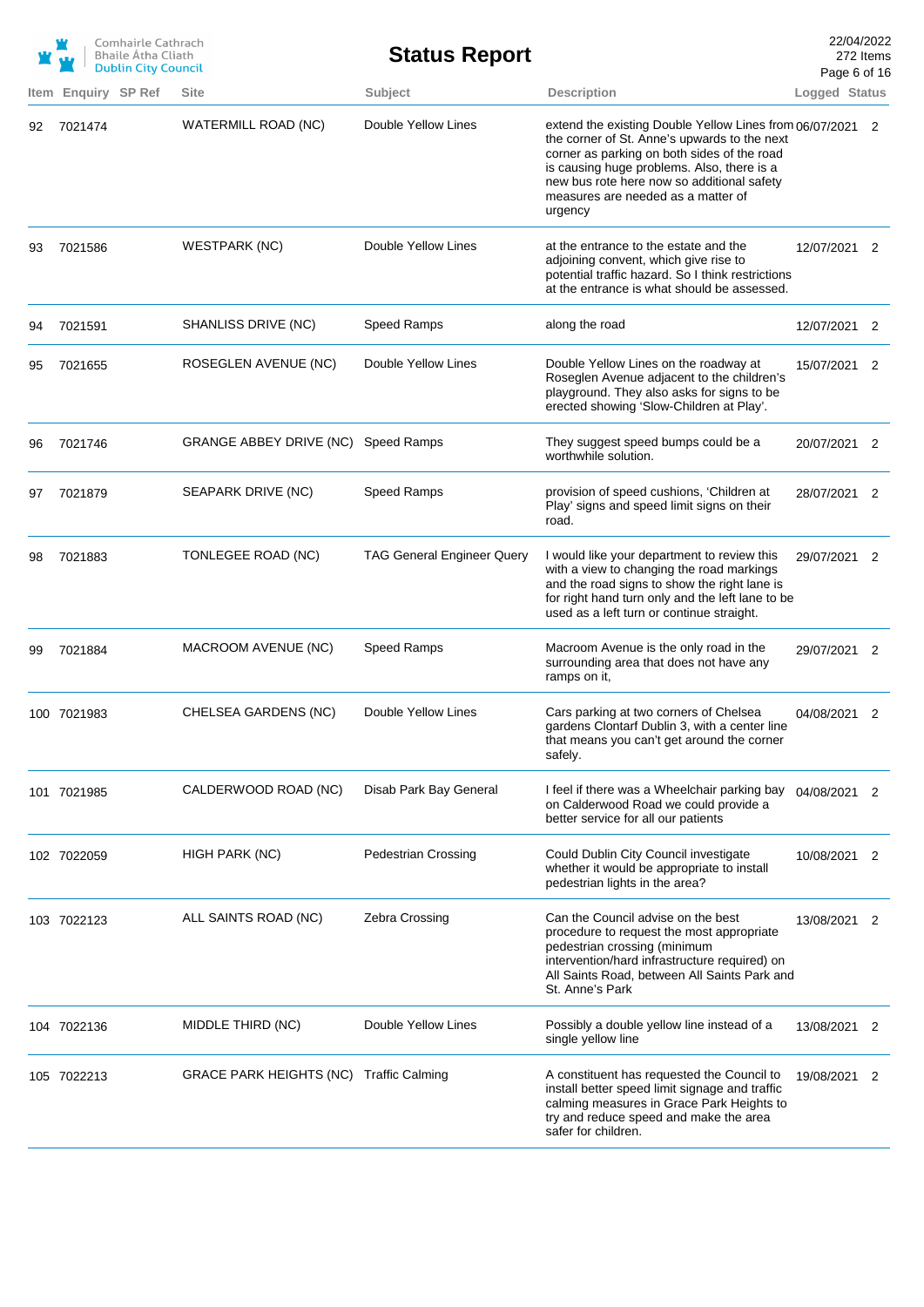| Item Enquiry SP Ref<br>106 7022280 | <b>Dublin City Council</b> | <b>Site</b>                                      | <b>Status Report</b>              |                                                                                                                                                                                                                                                                                                                | Page 7 of 16  | 272 Items |
|------------------------------------|----------------------------|--------------------------------------------------|-----------------------------------|----------------------------------------------------------------------------------------------------------------------------------------------------------------------------------------------------------------------------------------------------------------------------------------------------------------|---------------|-----------|
|                                    |                            |                                                  |                                   |                                                                                                                                                                                                                                                                                                                |               |           |
|                                    |                            |                                                  | Subject                           | <b>Description</b>                                                                                                                                                                                                                                                                                             | Logged Status |           |
|                                    |                            | PRIORSWOOD ROAD (NC)                             | <b>Pedestrian Crossing</b>        | there is no traffic lights on the darndale link<br>road at bus stop 1259, and its a main road<br>that many kids have to cross and trying to<br>cross a busy road is dangerous for any<br>young kids and the old, and that is the only<br>wat you can cross the road as there is only<br>one path to walk down. | 23/08/2021    | 2         |
| 107 7022316                        |                            | GREENWOOD DRIVE (NC)                             | Double Yellow Lines               | provide Double Yellow Lines for ten feet or<br>more at the wall in the lead up to his home.                                                                                                                                                                                                                    | 25/08/2021 2  |           |
| 108 7022371                        |                            | <b>GRACE PARK MEADOWS</b><br>(NC)                | <b>Traffic Calming</b>            | Speed survey to be carried out.                                                                                                                                                                                                                                                                                | 31/08/2021 2  |           |
| 109 7022410                        |                            | COOLATREE PARK (NC)                              | Speed Ramps                       | Can traffic calming be introduced and can<br>children at play signs be put up on Coolatree<br>Park , Santry ,                                                                                                                                                                                                  | 01/09/2021 2  |           |
| 110 7022415                        |                            | FERRYCARRIG PARK (NC)                            | <b>Traffic Calming</b>            |                                                                                                                                                                                                                                                                                                                | 01/09/2021    | 2         |
| 111 7022427                        |                            | MIDDLE THIRD (NC)                                | <b>Traffic Calming</b>            | rat run that is our home in the wonderful<br>leafy suburb of Killester.                                                                                                                                                                                                                                        | 02/09/2021    | 2         |
| 112 7022523                        |                            | CLONTARF ROAD (NC)                               | Double Yellow Lines               | The section of road on the Clontarf Road<br>coming from the city centre across from the<br>Baths restaurant is very dangerous.                                                                                                                                                                                 | 08/09/2021 2  |           |
| 113 7022562                        |                            | HARMONSTOWN ROAD (NC) Pedestrian Crossing        |                                   | audible Pedestrian Crossing installed near<br>his home                                                                                                                                                                                                                                                         | 10/09/2021 2  |           |
| 114 7022589                        |                            | HAZELWOOD COURT (NC)                             | <b>Yellow Box</b>                 | The traffic is particularly heavy due to the<br>school and new nursing home opposite                                                                                                                                                                                                                           | 10/09/2021 2  |           |
| 115 7022593                        |                            | BELTON PARK ROAD (NC)                            | Double Yellow Lines               | at junction Collins Ave                                                                                                                                                                                                                                                                                        | 10/09/2021 2  |           |
| 116 7022616                        |                            | <b>GRANGEMORE ROAD (NC)</b>                      | <b>Traffic Calming</b>            | along the road                                                                                                                                                                                                                                                                                                 | 14/09/2021 2  |           |
| 117 11114286 2836816               |                            | CLONROSSE DRIVE (NC)                             | <b>Traffic Calming</b>            | <b>Traffic Claming Measure required</b>                                                                                                                                                                                                                                                                        | 15/09/2021 2  |           |
| 118 7022666                        |                            | <b>GLENSHESK ROAD (NC)</b>                       | Speed Ramps                       | Ramps to slow cars down and plenty of<br>colourful signage to display Children playing                                                                                                                                                                                                                         | 15/09/2021    | 2         |
| 119 7022724                        |                            | KINCORA ROAD (NC)                                | Double Yellow Lines               | yellow lines were painted to reinforce where 21/09/2021<br>the junction is                                                                                                                                                                                                                                     |               | 2         |
| 120 7022771                        |                            | <b>GRANGE ABBEY CRESCENT Speed Ramps</b><br>(NC) |                                   | Speed ramps on approach to the school<br>from both sides                                                                                                                                                                                                                                                       | 22/09/2021    | 2         |
| 121 7022833                        |                            | SYBIL HILL ROAD (NC)                             | <b>TAG General Engineer Query</b> | The double yellow lines on the LHS of the<br>R105 south of the Ardilaun Court Car Park<br>are poorly marked and are not lined far<br>enough from the car park entrance to<br>provide a clear line of sight for cars leaving<br>the apartment car park.                                                         | 27/09/2021    | 2         |
| 122 7022879                        |                            | GREENCASTLE ROAD (NC)                            | <b>TAG General Engineer Query</b> | raised mine roundabout                                                                                                                                                                                                                                                                                         | 28/09/2021    | 2         |
| 123 7022880                        |                            | CILL EANNA (NC)                                  | <b>Traffic Calming</b>            | Continuation of full-width speed bumps that 28/09/2021 2<br>would all-but force the driver to not<br>accelerate beyond 30 km/h for the full length<br>of Cill Eanna.                                                                                                                                           |               |           |
| 124 7023036                        |                            | <b>COLLINS AVENUE (NC)</b>                       | <b>Pedestrian Crossing</b>        | unction of Collins Ave& Gracepark Rd really 07/10/2021 2<br>needs a 4 way pedestrian crossing                                                                                                                                                                                                                  |               |           |
| 125 7023042                        |                            | CELTIC PARK AVENUE (NC)                          | Double Yellow Lines               | I request double yellow lines are painted<br>here to reinforce the rule that parking is not<br>permitted.                                                                                                                                                                                                      | 07/10/2021    | 2         |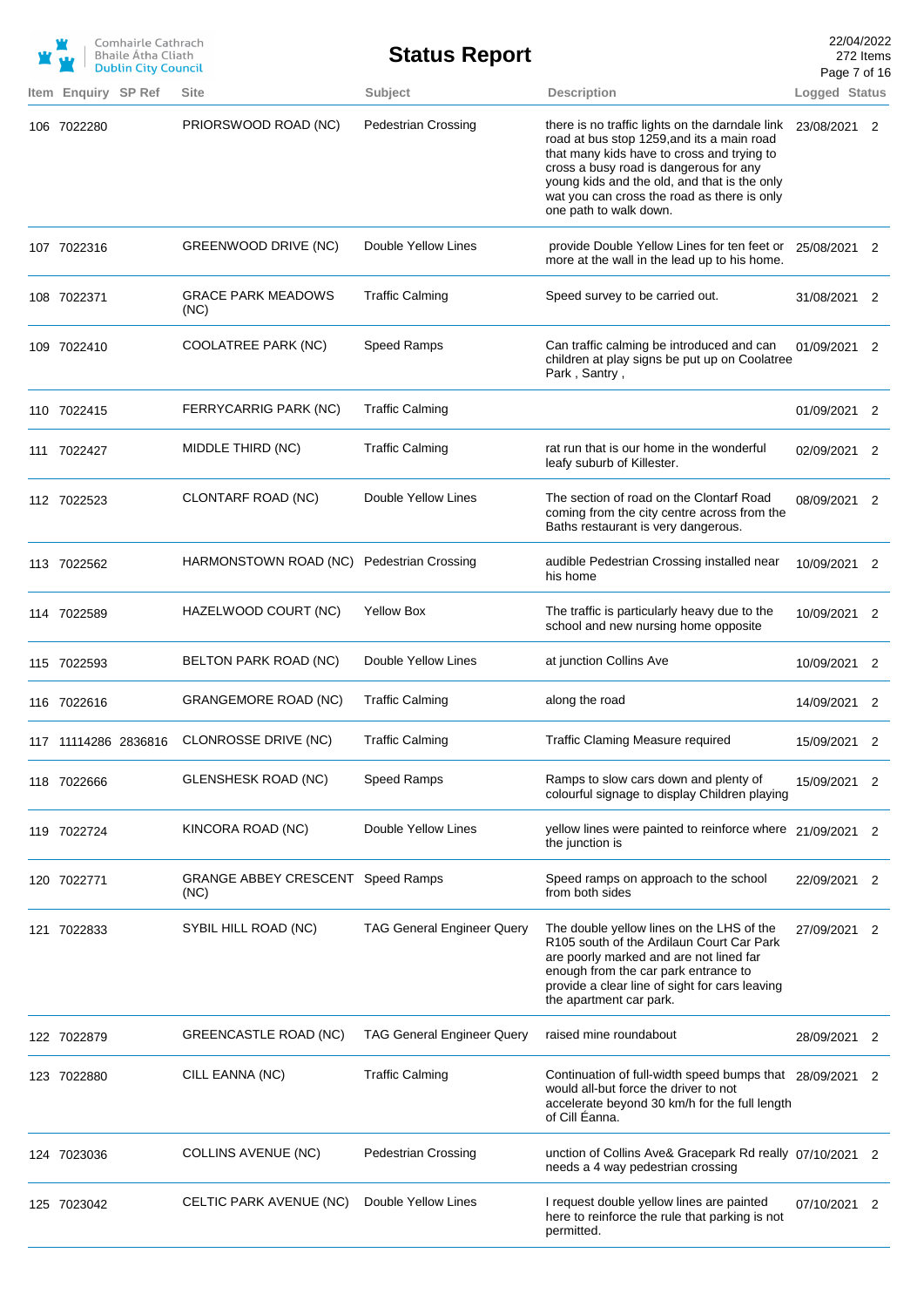|                            | Comhairle Cathrach<br><b>Bhaile Átha Cliath</b><br><b>Dublin City Council</b> |                                              | <b>Status Report</b>              |                                                                                                                                                                                                                                                                                                 | 22/04/2022<br>272 Items<br>Page 8 of 16 |   |
|----------------------------|-------------------------------------------------------------------------------|----------------------------------------------|-----------------------------------|-------------------------------------------------------------------------------------------------------------------------------------------------------------------------------------------------------------------------------------------------------------------------------------------------|-----------------------------------------|---|
| <b>Item Enguiry SP Ref</b> |                                                                               | <b>Site</b>                                  | Subject                           | <b>Description</b>                                                                                                                                                                                                                                                                              | Logged Status                           |   |
| 126 7023043                |                                                                               | SEAFIELD ROAD WEST (NC)                      | Disab Park Bay General            | A designated Taxi space/ Disabled parking<br>space would solve the issue.                                                                                                                                                                                                                       | 07/10/2021 2                            |   |
| 127 7023063                |                                                                               | <b>COLLINS AVENUE (NC)</b>                   | <b>Yellow Box</b>                 | Yellow box, with speed bumps approaching<br>the lights so cars have to slow down and<br>might think twice about breaking the lights,<br>thereby giving us time to turn into our drive                                                                                                           | 11/10/2021                              | 2 |
| 128 7023086                |                                                                               | HAMPSTEAD AVENUE (NC)                        | <b>Traffic Calming</b>            |                                                                                                                                                                                                                                                                                                 | 11/10/2021                              | 2 |
| 129 7023087                |                                                                               | AYRFIELD AVENUE (NC)                         | <b>Traffic Calming</b>            |                                                                                                                                                                                                                                                                                                 | 11/10/2021                              | 2 |
| 130 7023216                |                                                                               | GLENAAN ROAD (NC)                            | <b>Traffic Calming</b>            | This issue can be solved straight away with 18/10/2021<br>speed bumps. And if posssible a sign saying<br>a speed as children are at play.                                                                                                                                                       |                                         | 2 |
| 131 7023279                |                                                                               | <b>COLLINS PARK (NC)</b>                     | <b>Traffic Calming</b>            | Visibke warning signage erected to walls and 20/10/2021 2<br>poles within said residential area.<br>To include aspects of all traffic eg children at<br>play, motorists, pedestrians etc.                                                                                                       |                                         |   |
| 132 7023288                |                                                                               | SHANOWEN PARK (NC)                           | Double Yellow Lines               | The road is not wide enough for parking on<br>both sides. Ambulance and bin trucks can't<br>get access, Alternating yellow lines on<br>opposite sides of the road                                                                                                                               | 20/10/2021                              | 2 |
| 133 7023301                |                                                                               | SHANOWEN AVENUE (NC)                         | Double Yellow Lines               | The introduction of a double yellow line on<br>alternating sides of the road to<br>accommodate responsible parking but also<br>to provide traffic calming measures so<br>motorists cannot drive at an increased speed<br>in a straight line as there will be cars parked<br>on alternate sides. | 20/10/2021 2                            |   |
| 134 7023306                |                                                                               | SHANOWEN AVENUE (NC)                         | Double Yellow Lines               | Double yellow lines painted to protect the<br>5meter parking limitations around a junction<br>as people don't seem to understand the law.                                                                                                                                                       | 20/10/2021 2                            |   |
| 135 7023329                |                                                                               | GRACEFIELD ROAD (NC)                         | One-Way System                    | the road needs to be one way.                                                                                                                                                                                                                                                                   | 21/10/2021 2                            |   |
| 136 7023379                |                                                                               | THORNVILLE ROAD (NC)                         | <b>TAG General Engineer Query</b> | traffic engineers could re-examine this<br>location with a view to providing measures to<br>prevent the large articulated lorries from<br>accessing this area.                                                                                                                                  | 26/10/2021 2                            |   |
| 137 7023433                |                                                                               | GLENWOOD ROAD (NC)                           | <b>Traffic Calming</b>            | There is a large elderly population on this<br>road and they are very fearful of the<br>speeding here and ask if you can please<br>arrange for additional measures to slow<br>traffic down.                                                                                                     | 01/11/2021 2                            |   |
| 138 7023482                |                                                                               | CRESTFIELD AVENUE (NC)                       | <b>Traffic Calming</b>            | in the estate                                                                                                                                                                                                                                                                                   | 03/11/2021                              | 2 |
| 139 7023485                |                                                                               | HOWTH ROAD (NC)                              | <b>TAG General Engineer Query</b> | Extension to the barriers and speed ramps<br>for the buses along this road and on into<br>Killester Village                                                                                                                                                                                     | 04/11/2021                              | 2 |
| 140 7023524                |                                                                               | BRIARFIELD ROAD (NC)                         | <b>Parking Restrictions</b>       | Investigation and application of Double<br>yellow lines on cul de sac corners on<br>Briarfield road.                                                                                                                                                                                            | 05/11/2021 2                            |   |
| 141 7023568                |                                                                               | MOUNT PROSPECT AVENUE Zebra Crossing<br>(NC) |                                   | Request Uncontrolled Pedestrian Crossing<br>(Zebra) of Mount Prospect Avenue between<br>Seafield Avenue and Mount Prospect Park.                                                                                                                                                                | 08/11/2021 2                            |   |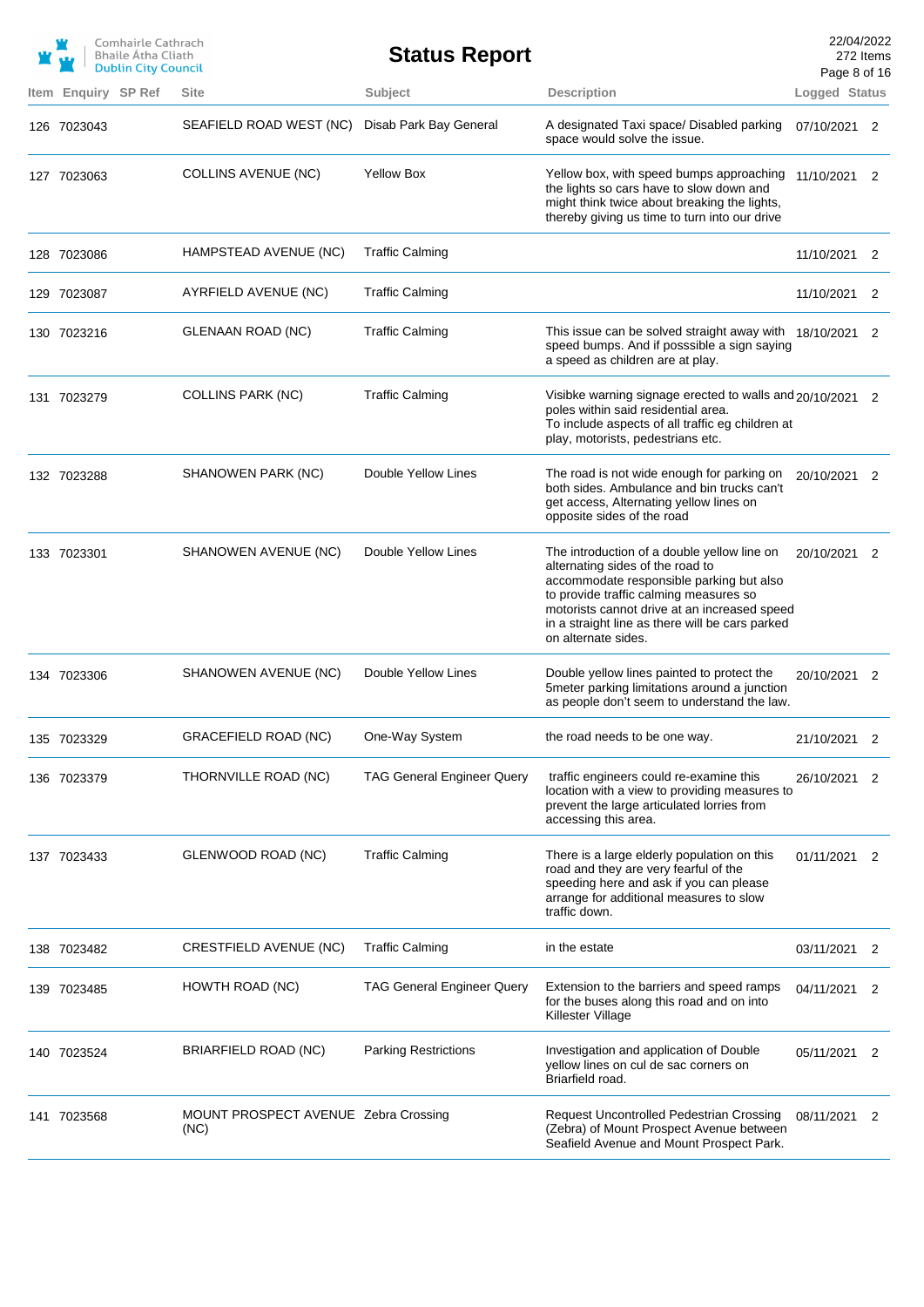|                     | Comhairle Cathrach<br>Bhaile Átha Cliath<br><b>Dublin City Council</b> |                              | <b>Status Report</b>              |                                                                                                                                                                                                                                                                                                                                     | 22/04/2022<br>Page 9 of 16 | 272 Items |
|---------------------|------------------------------------------------------------------------|------------------------------|-----------------------------------|-------------------------------------------------------------------------------------------------------------------------------------------------------------------------------------------------------------------------------------------------------------------------------------------------------------------------------------|----------------------------|-----------|
| Item Enquiry SP Ref |                                                                        | Site                         | Subject                           | <b>Description</b>                                                                                                                                                                                                                                                                                                                  | Logged Status              |           |
| 142 7023659         |                                                                        | SHELMARTIN AVENUE (NC)       | Double Yellow Lines               | double yellow lines at the junction of<br>Shielmartin Avenue and Brian Road (Dublin<br>3) as motorists are not following the rules of<br>the road and are parking too close to the<br>junction on an ongoing basis.                                                                                                                 | 15/11/2021 2               |           |
| 143 7023674         |                                                                        | LEIN ROAD (NC)               | <b>Traffic Calming</b>            | Signage to alert drivers to slow down and<br>that there are children playing.<br>Additional speed ramps                                                                                                                                                                                                                             | 16/11/2021 2               |           |
| 144 7023733         |                                                                        | MILLBROOK AVENUE (NC)        | <b>Traffic Calming</b>            | More signage, speed warnings speed<br>camera. Possibly one way system and cycle<br>lane/ pedestrian walk way on grass verge<br>beside donnahies park                                                                                                                                                                                | 18/11/2021 2               |           |
| 145 7023836         |                                                                        | KILBARRACK AVENUE (NC)       | <b>Traffic Calming</b>            | He states that traffic speeds around this<br>junction and asks for measures to slow<br>traffic down here.                                                                                                                                                                                                                           | 24/11/2021 2               |           |
| 146 7023865         |                                                                        | CLONTARF ROAD (NC)           | <b>Traffic Calming</b>            | Traffic calming measures for Howth Road<br>Mixed National School.                                                                                                                                                                                                                                                                   | 25/11/2021 2               |           |
| 147 7023906         |                                                                        | VERNON GROVE (NC)            | Double Yellow Lines               | Yellow lines on corners to alow for better<br>visuals for safer access.                                                                                                                                                                                                                                                             | 29/11/2021 2               |           |
| 148 7023943         |                                                                        | <b>GRIFFITH AVENUE (NC)</b>  | Disab Park Bay General            | Could I apply for a second (and maybe even 30/11/2021 2<br>a third) designated disabled car parking<br>space to ensure accessibility for all. creation<br>of a smooth, paved, dished entry way for<br>access from road level disabled parking<br>space to the school entry gate so child can<br>travel from car to school entrance. |                            |           |
| 149 7023996         |                                                                        | SWORDS ROAD (NC)             | <b>TAG General Engineer Query</b> | The entrance and exit has no real flow in or $06/12/2021$ 2<br>out pedestrians think the road is a path. Its<br>also a blind spot coming out of the<br>apartments                                                                                                                                                                   |                            |           |
| 150 7023998         |                                                                        | <b>CASTLE VIEW (NC)</b>      | Double Yellow Lines               | blockage of access to and from my property 07/12/2021<br>/ garage situated at Castleview, Kincora Rd,<br>Clontarf.                                                                                                                                                                                                                  |                            |           |
| 151 7024129         |                                                                        | SHANLISS DRIVE (NC)          | <b>Traffic Calming</b>            | Second ramp                                                                                                                                                                                                                                                                                                                         | 13/12/2021                 | 2         |
| 152 7024205         |                                                                        | SHANOWEN PARK (NC)           | Single Yellow Line                | Single yellow line to prevent long term all<br>day commuter parking.                                                                                                                                                                                                                                                                | 17/12/2021 2               |           |
| 153 7024218         |                                                                        | <b>GREENDALE AVENUE (NC)</b> | <b>TAG General Engineer Query</b> | repainting the markings outside the main<br>entrance to the school on Greendale<br>Avenue.                                                                                                                                                                                                                                          | 20/12/2021                 | 2         |
| 154 7024319         |                                                                        | BEAUVALE PARK (NC)           | Double Yellow Lines               | At side of No 9A, Beauvale park                                                                                                                                                                                                                                                                                                     | 07/01/2022 2               |           |
| 155 7024334         |                                                                        | SEAFIELD ROAD WEST (NC)      | <b>TAG General Engineer Query</b> | Railings are needed outside the school to<br>prevent the pupils from running out the<br>school gate and across the road<br>• A Zebra crossing, flashing amber beacons<br>and signage are needed to indicate where<br>pupils and adults should cross safely and<br>alert cars to the crossing                                        | 11/01/2022 2               |           |
| 156 7024401         |                                                                        | MAGENTA CRESCENT (NC)        | Traffic Lights (new)              | I believe a sensor to facilitate residents<br>leaving the estate would greatly improve the<br>situation.                                                                                                                                                                                                                            | 14/01/2022 2               |           |
| 157 7024406         |                                                                        | BROOKWOOD AVENUE (NC)        | <b>Traffic Calming</b>            | I would appreciate if consideration could be 17/01/2022 2<br>given to traffic calming measures on<br>Brookwood Avenue from Brookwood Rise<br>Junction to Howth Road, speed ramps                                                                                                                                                    |                            |           |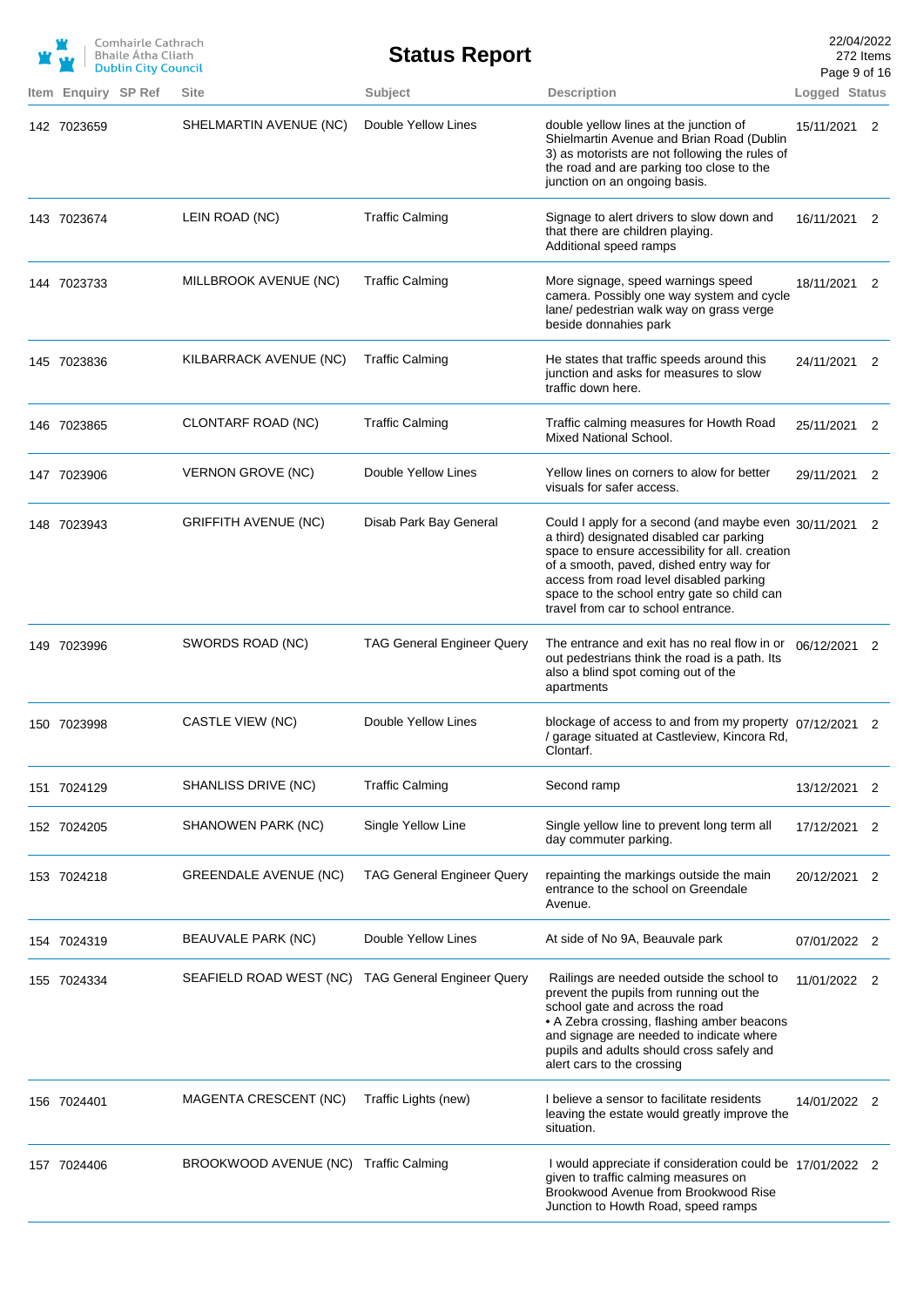|                     | Comhairle Cathrach<br>Bhaile Átha Cliath<br><b>Dublin City Council</b> |                                                 | <b>Status Report</b>              |                                                                                                                                                                                                                                                             | 22/04/2022<br>Page 10 of 16 | 272 Items |
|---------------------|------------------------------------------------------------------------|-------------------------------------------------|-----------------------------------|-------------------------------------------------------------------------------------------------------------------------------------------------------------------------------------------------------------------------------------------------------------|-----------------------------|-----------|
| Item Enquiry SP Ref |                                                                        | <b>Site</b>                                     | Subject                           | <b>Description</b>                                                                                                                                                                                                                                          | Logged Status               |           |
| 158 7024562         |                                                                        | BELTON PARK ROAD (NC)                           | <b>Traffic Calming</b>            | installation of a ramp on a roadway                                                                                                                                                                                                                         | 25/01/2022 2                |           |
| 159 7024617         |                                                                        | SHANARD ROAD (NC)                               | <b>Traffic Calming</b>            | There is a dangerous bend close to the end 27/01/2022 2<br>of Shanard Road (no .22) can traffic calming<br>be introduced to slow down/stop cars going<br>as fast                                                                                            |                             |           |
| 160 7024622         |                                                                        | THE HOLE IN THE WALL<br>ROAD (NC)               | <b>TAG General Engineer Query</b> | Number of Speed Bumps should be installed 27/01/2022 2<br>as it is seen in the attachment<br>Digital speed indicator sign with yellow<br>flashing light can be installed                                                                                    |                             |           |
| 161 7024674         |                                                                        | SEAPARK DRIVE (NC)                              | <b>Traffic Calming</b>            | Installation of full width ramps that<br>significantly slow down cars while they<br>traverse would help solve this issue                                                                                                                                    | 31/01/2022 2                |           |
| 162 7024714         |                                                                        | CLANBOY ROAD (NC)                               | Double Yellow Lines (Extend)      | in the interest of safety and visibility, can the $02/02/2022$ 2<br>double yellow lines at the corner of Clanboy<br>Road/Killester Avenue be extended as they<br>are far too short.                                                                         |                             |           |
| 163 7024717         |                                                                        | CLANREE ROAD (NC)                               | Double Yellow Lines               | requested double yellow lines to deal with<br>the parking problem on Clanree Road.                                                                                                                                                                          | 02/02/2022 2                |           |
| 164 7024780         |                                                                        | GLENDUN ROAD (NC)                               | Double Yellow Lines               | DYLs to alleviate hazards caused by parking 04/02/2022 2<br>by school traffic.                                                                                                                                                                              |                             |           |
| 165 7024846         |                                                                        | KILBARRON DRIVE (NC)                            | Double Yellow Lines               | While there are some Double Yellow lines on 09/02/2022 2<br>corners they are not 5 metres on both sides<br>of the junction. There is also the issue of<br>cars causing obstructions when residents<br>are trying to get into or out of their<br>driveways.' |                             |           |
| 166 7024878         |                                                                        | <b>COLLINS AVENUE</b><br>EXTENSION (NC)         | <b>Pedestrian Crossing</b>        | need a predestination crossing outside the<br>gate                                                                                                                                                                                                          | 10/02/2022 2                |           |
| 167 7024912         |                                                                        | GLIN ROAD (NC)                                  | <b>Pedestrian Crossing</b>        | We need traffic lights, a pedestrian crossing 14/02/2022 2<br>or something on Glin Road and Greencastle<br>Road                                                                                                                                             |                             |           |
| 168 7024922         |                                                                        | COLLINSWOOD (NC)                                | <b>Pedestrian Crossing</b>        | Pedestrian Crossings at each of this location 14/02/2022                                                                                                                                                                                                    |                             |           |
| 169 7024923         |                                                                        | SWORDS ROAD (NC)                                | <b>Pedestrian Crossing</b>        | a fourth pedestrian crossing this location                                                                                                                                                                                                                  | 14/02/2022 2                |           |
| 170 7024929         |                                                                        | CROMCASTLE ROAD (NC)                            | <b>Pedestrian Crossing</b>        | Due to the gate being installed it will lead to<br>a lot more people crossing from the school<br>to the youth club                                                                                                                                          | 15/02/2022 2                |           |
| 171 7024980         |                                                                        | SHANTALLA ROAD (NC)                             | <b>Pedestrian Crossing</b>        | Alternatively, removal of the mini roundabout 16/02/2022 2<br>and inclusion of traffic lights with pedestrian<br>lights would be better than the existing<br>arrangement which is unsafe for pedestrians                                                    |                             |           |
| 172 7024993         |                                                                        | HOWTH ROAD (NC)                                 | <b>Toucan Crossing</b>            | would provide safe crossing infrastructure for 17/02/2022 2<br>pedestrians and cyclists accessing St.<br>Anne's Park                                                                                                                                        |                             |           |
| 173 7024994         |                                                                        | SAINT ASSAM'S ROAD WEST Traffic Calming<br>(NC) |                                   | A sign up on both sides of the street to say<br>Children at Play / Check your Speed or<br>something to that effect.                                                                                                                                         | 17/02/2022 2                |           |
| 174 7025011         |                                                                        | ALL SAINTS ROAD (NC)                            | <b>TAG General Engineer Query</b> | If 4 No. steel bollards were installed it would 17/02/2022 2<br>stop cars from blocking the dropped kerb for<br>people in wheelchairs, mobility scooters,<br>kids on bicycles and push scooters, buggies,<br>etc.                                           |                             |           |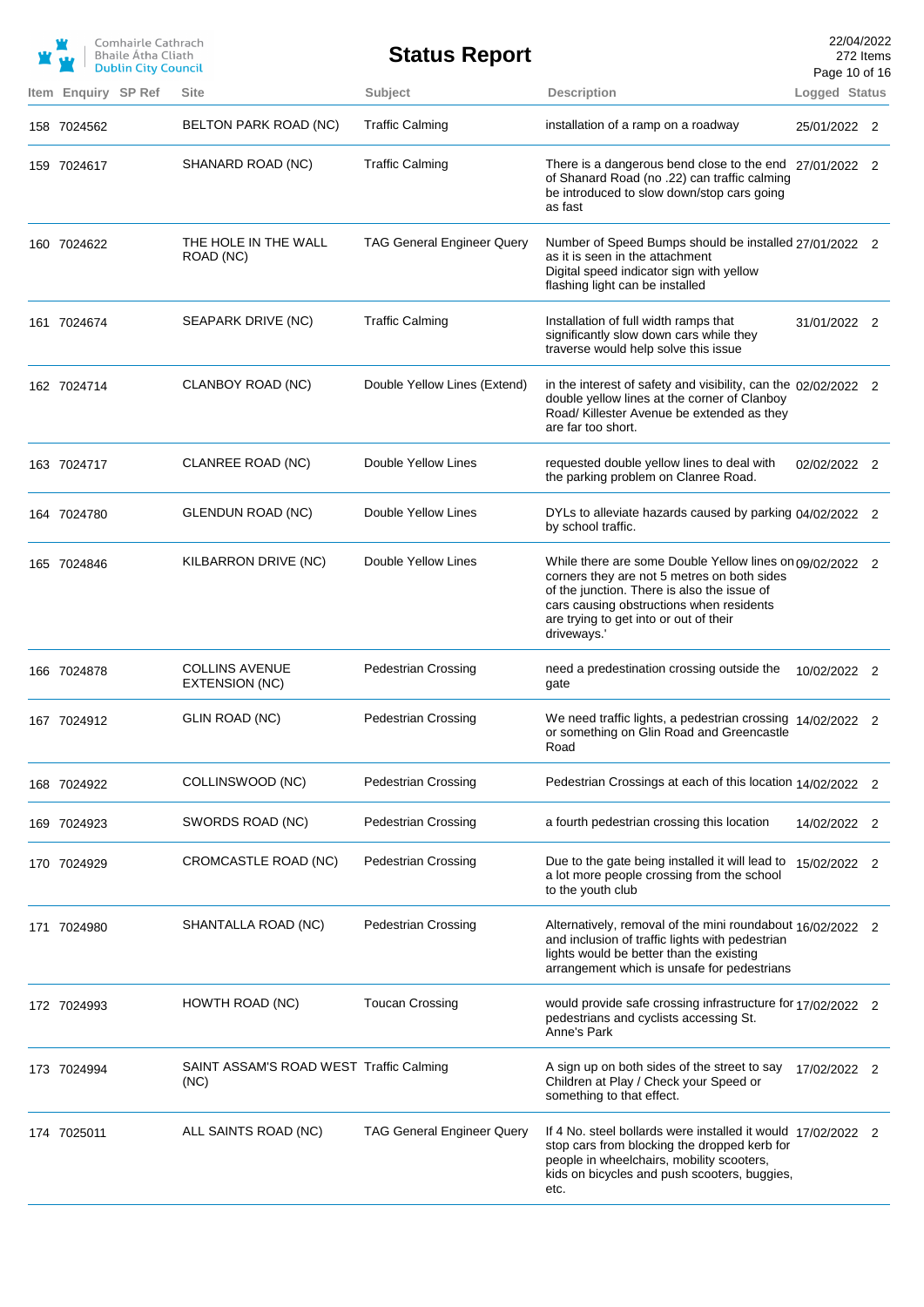|                     | Comhairle Cathrach<br><b>Bhaile Atha Cliath</b><br><b>Dublin City Council</b> |                                                     | <b>Status Report</b>                                                            |                                                                                                                                                                                                                                                                                         | 22/04/2022<br>272 Items<br>Page 11 of 16 |  |
|---------------------|-------------------------------------------------------------------------------|-----------------------------------------------------|---------------------------------------------------------------------------------|-----------------------------------------------------------------------------------------------------------------------------------------------------------------------------------------------------------------------------------------------------------------------------------------|------------------------------------------|--|
| Item Enquiry SP Ref |                                                                               | <b>Site</b>                                         | Subject                                                                         | <b>Description</b>                                                                                                                                                                                                                                                                      | Logged Status                            |  |
| 175 7025053         |                                                                               | BROOKWOOD RISE (NC)                                 | <b>Parking Restrictions</b>                                                     | DYLs & bollards to ensure access to<br>manholes.                                                                                                                                                                                                                                        | 21/02/2022 2                             |  |
| 176 7025056         |                                                                               | COOLOCK LANE (NC)                                   | <b>Yellow Box</b>                                                               | In order to allow buses to take up their<br>position, we propose the installation of a new<br>yellow box, to keep the road way clear.<br>This yellow box will allow bus drivers to<br>service the bus stop, and then travel across<br>the lanes into the right turning lane.            | 22/02/2022 2                             |  |
| 177 7025138         |                                                                               | MARYFIELD DRIVE (NC)                                | Double Yellow Lines                                                             | double-yellow lines needed at both ends of 24/02/2022 2<br>terminus to stop vehicles parking there                                                                                                                                                                                      |                                          |  |
| 178 7025165         |                                                                               | CLANREE ROAD (NC)                                   | Speed Ramps                                                                     | She wants a ramp installation to prevent this. 25/02/2022 2                                                                                                                                                                                                                             |                                          |  |
| 179 7025166         |                                                                               | COLLINS AVENUE EAST (NC) TAG General Engineer Query |                                                                                 | There are traffic lights installed here but at<br>night apparently they aren't effective in<br>dealing with the speeding issue. She is at a<br>loss as to what will resolve it but would like<br>the area engineer/inspector to meet with her<br>to discuss what possibly could be done | 25/02/2022 2                             |  |
| 180 7025167         |                                                                               | KILMORE ROAD (NC)                                   | <b>Yellow Box</b>                                                               | Addition of a yellow box would ease entry<br>and exit to both Beaumount Lodge<br>Transitional Care unit and Hazelwood Court                                                                                                                                                             | 25/02/2022 2                             |  |
| 181 7025247         |                                                                               | <b>MOATVIEW DRIVE (NC)</b>                          | Roundabout                                                                      | If we got the high concrete roundabouts like 02/03/2022 2<br>on moatview avenue,                                                                                                                                                                                                        |                                          |  |
| 182 7025338         |                                                                               | MONTROSE PARK (NC)                                  | Disab Park Bay General                                                          | Disabled bays on Montrose Park                                                                                                                                                                                                                                                          | 07/03/2022 2                             |  |
| 183 7025339         |                                                                               | TONLEGEE ROAD (NC)                                  | Double Yellow Lines                                                             | DYL's on the slip road on the opposite side<br>of the road from the houses.                                                                                                                                                                                                             | 07/03/2022 2                             |  |
| 184 7025346         |                                                                               | <b>GRANGEMORE ROAD (NC)</b>                         | No Right Turn                                                                   | review the junction of Grangemore Road,<br>Dublin 13 and the Grange Road,<br>Donaghmede, Dublin 13 with a view to<br>providing a 'No Right Turn' during the peak<br>morning time.                                                                                                       | 08/03/2022 2                             |  |
| 185 7025366         |                                                                               | GRIFFITH AVENUE (NC)                                | Disab Park Bay General                                                          | at Scoil Mhuire Boys School                                                                                                                                                                                                                                                             | 09/03/2022 2                             |  |
| 186 7025395         |                                                                               | CELTIC PARK ROAD (NC)                               | Speed Ramps                                                                     | Speed bumps would ensure that cars slow<br>down on this residential area                                                                                                                                                                                                                | 09/03/2022 2                             |  |
| 187 7025468         |                                                                               | MIDDLE THIRD (NC)                                   | Disab Park Bay General                                                          | A marked parking space outside the front of 14/03/2022 2<br>the house.                                                                                                                                                                                                                  |                                          |  |
| 188 7025475         |                                                                               | <b>COLLINS AVENUE (NC)</b>                          | <b>Speed Cushions</b>                                                           | Has the Council considered this road for<br>speed cushions                                                                                                                                                                                                                              | 15/03/2022 2                             |  |
| 189 7025492         |                                                                               | WATERMILL ROAD (NC)                                 | Left Turn Only                                                                  | Please can Left lane be marked turn left and 15/03/2022 2<br>straight through and r lane just be R turn as<br>no filter on traffic lights                                                                                                                                               |                                          |  |
| 190 7025547         |                                                                               | CHURCHGATE AVENUE (NC) P&D/Permit Parking           |                                                                                 |                                                                                                                                                                                                                                                                                         | 21/03/2022 2                             |  |
| 191 7025654         |                                                                               | COLLINS AVENUE EAST (NC) Yellow Box                 |                                                                                 | Request for the installation of a "yellow box"<br>outside "Le Cheile" Collins Avenue East                                                                                                                                                                                               | 28/03/2022 2                             |  |
| 192 7025709         |                                                                               |                                                     | CONQUER HILL AVENUE (NC) Disab Park Bay Resid (Rescind) Bay no longer required. |                                                                                                                                                                                                                                                                                         | 30/03/2022 2                             |  |
| 193 7025733         |                                                                               | CLANMAURICE ROAD (NC)                               | Children Crossing Sign                                                          | Request for "Child Safety" signage, On the<br>roadway going into Maypark Playground                                                                                                                                                                                                     | 31/03/2022 2                             |  |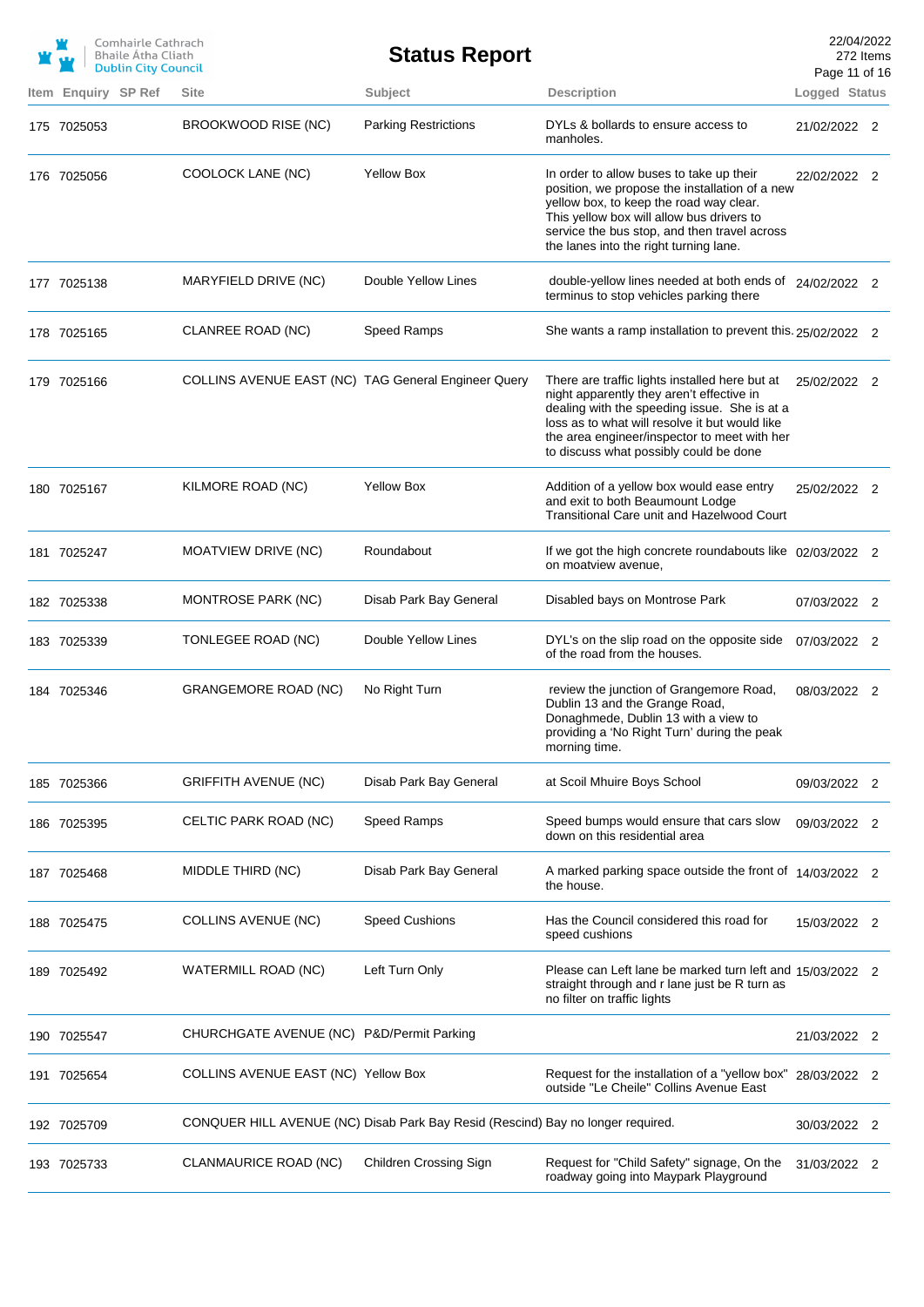|                     | Comhairle Cathrach<br><b>Bhaile Átha Cliath</b><br><b>Dublin City Council</b> |                                                    | <b>Status Report</b>              |                                                                                                                                                                                                                   | Page 12 of 16 | 22/04/2022<br>272 Items |
|---------------------|-------------------------------------------------------------------------------|----------------------------------------------------|-----------------------------------|-------------------------------------------------------------------------------------------------------------------------------------------------------------------------------------------------------------------|---------------|-------------------------|
| Item Enquiry SP Ref |                                                                               | <b>Site</b>                                        | Subject                           | <b>Description</b>                                                                                                                                                                                                | Logged Status |                         |
| 194 7025768         |                                                                               | LIMEWOOD ROAD (NC)                                 | Double Yellow Lines               | Double Yellow Lines along the walled side of 01/04/2022 2<br>Limewood Road from the corner at the top of<br>the road to the junction with Tonlegee Road.                                                          |               |                         |
| 195 7025817         |                                                                               | HOWTH ROAD (NC)                                    | <b>Parking Restrictions</b>       | Review road markings, may need to alter<br>markings at driveways                                                                                                                                                  | 04/04/2022 2  |                         |
| 196 7025847         |                                                                               | CLANMOYLE ROAD (NC)                                | Double Yellow Lines               | at junction Collins Avenue East                                                                                                                                                                                   | 05/04/2022 2  |                         |
| 197 7025854         |                                                                               | <b>IVERAGH ROAD (NC)</b>                           | <b>Traffic Calming</b>            | along the road                                                                                                                                                                                                    | 05/04/2022 2  |                         |
| 198 7025867         |                                                                               | BRIARFIELD VILLAS (NC)                             | Double Yellow Lines               | if you can provide Double Yellow Lines on<br>Briarfield Villas and also at the corner of<br><b>Briarfield Grove</b>                                                                                               | 06/04/2022 2  |                         |
| 199 7025869         |                                                                               | SWAN'S NEST AVENUE (NC)                            | Double Yellow Lines               | vehicles constantly park on this corner and 06/04/2022 2<br>stretch of road constantly blocking the vision<br>of other motorists.                                                                                 |               |                         |
| 200 7025902         |                                                                               | CLONTARF ROAD (NC)                                 | <b>Traffic Calming</b>            | Double yellow linesspeed<br>cameracontinuous white line to prohibit<br>overtaking.                                                                                                                                | 07/04/2022 2  |                         |
| 201 7025913         |                                                                               | SAINT ASSAM'S AVENUE (NC) Speed Ramps              |                                   | More, better quality speed ramps.                                                                                                                                                                                 | 07/04/2022 2  |                         |
| 202 7025956         |                                                                               | <b>GRANGE PARK VIEW (NC)</b>                       | <b>Yellow Box</b>                 | cars are constantly parking there blocking<br>her access to the wheelchair space and that<br>the provision of measures to prevent same<br>must be put in place.                                                   | 11/04/2022 2  |                         |
| 203 7025965         |                                                                               | HOWTH ROAD (NC)                                    | <b>Traffic Calming</b>            | traffic calming measures to slow traffic down 11/04/2022 2<br>on the Howth Road between Raheny Library<br>and Blackbanks, Raheny such as rumble<br>strips and slow signs on poles and on the<br>road surface etc. |               |                         |
| 204 7025968         |                                                                               | <b>HOWTH JUNCTION</b><br>COTTAGES (NC)             | Stop Sign                         | Howth Junction Cottages, Kilbarrack, Dublin 11/04/2022<br>5 who asks if DCC can please provide a<br>'Stop sign' at the end of their road as cars<br>come around the corner here at high speed.                    |               |                         |
| 205 7025973         |                                                                               | MALAHIDE ROAD (NC)                                 | School Warden                     | at the ped lights close to the junction of<br>Donnycarney Rd                                                                                                                                                      | 11/04/2022 2  |                         |
| 206 7025985         |                                                                               | MARINO MART (NC)                                   | <b>Yellow Box</b>                 | A new yellow box could roughly be 2 buses<br>in length.                                                                                                                                                           | 12/04/2022 2  |                         |
| 207 7026016         |                                                                               | CHURCH AVENUE (NC)                                 | P&D/Permit Park (Change<br>Hours) | Extension of the current permit parking hours 12/04/2022 2<br>(7am to 7pm) until midnight, 7 days a week                                                                                                          |               |                         |
| 208 7026040         |                                                                               | ARDLEA ROAD (NC)                                   | <b>Parking Restrictions</b>       | People that are using these premises park<br>outside my house blocking my entrance.Is<br>there something you can do to stop this<br>happening.                                                                    | 13/04/2022 2  |                         |
| 209 7026047         |                                                                               | SEAFIELD ROAD WEST (NC) TAG General Engineer Query |                                   | Widen the footpath outside St John the<br>Baptist Belgrove Junior Boys School,<br>Seafield Rd, Clontarf, by converting the 3<br>existing indented parking spaces to footpath                                      | 13/04/2022 2  |                         |
| 210 7026056         |                                                                               | ANNESLEY BRIDGE ROAD<br>(NC)                       | <b>Yellow Box</b>                 | At the junction of Addison Road and Annsley 14/04/2022 2<br>Bridge Road, it is very difficult to exit/enter<br>Addison Road now, with the new traffic<br>restrictions in place.                                   |               |                         |
| 211 7023425         |                                                                               | RICHMOND ROAD (NC)                                 | P&D/Permit Parking                | Pay & display & permit parking for Richmond 29/10/2021 3<br>Road.                                                                                                                                                 |               |                         |
|                     |                                                                               |                                                    |                                   |                                                                                                                                                                                                                   |               |                         |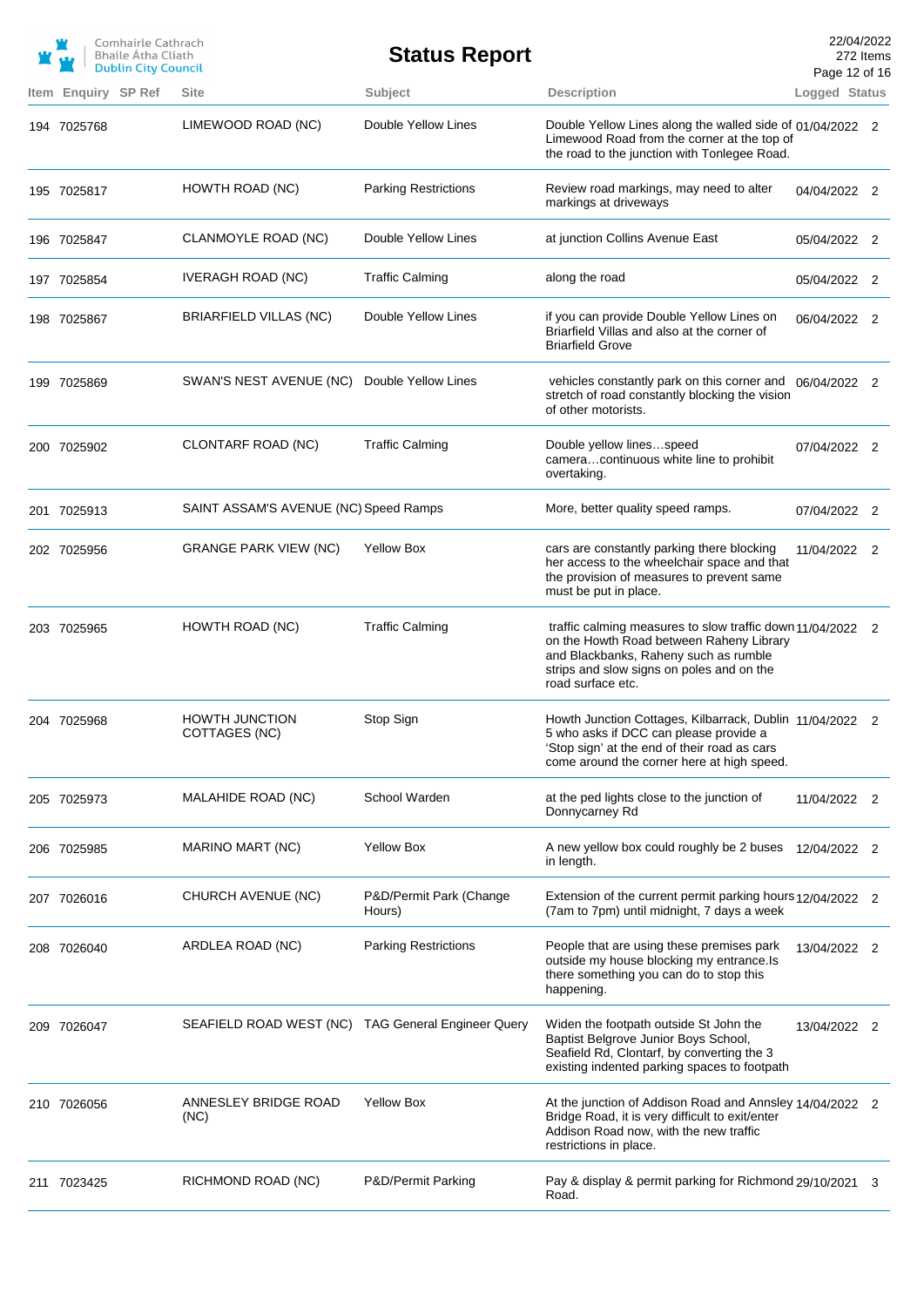|                     | Comhairle Cathrach<br>Bhaile Átha Cliath<br><b>Dublin City Council</b> |                                                     | <b>Status Report</b>               |                                                                                                                                                                                                    | 22/04/2022<br>Page 13 of 16 | 272 Items |
|---------------------|------------------------------------------------------------------------|-----------------------------------------------------|------------------------------------|----------------------------------------------------------------------------------------------------------------------------------------------------------------------------------------------------|-----------------------------|-----------|
| Item Enquiry SP Ref |                                                                        | <b>Site</b>                                         | Subject                            | <b>Description</b>                                                                                                                                                                                 | Logged Status               |           |
| 212 7000061         |                                                                        | <b>COLLINS AVENUE (NC)</b>                          | <b>Pedestrian Crossing</b>         | At Junction Beaumont Rd / Grace Park Rd                                                                                                                                                            | 26/10/2017 4                |           |
| 213 7008420         |                                                                        | SEAFIELD ROAD WEST (NC)                             | School Warden Crossing Box         | remove large yellow box and replace with a<br>School Warden crossing box.                                                                                                                          | 11/04/2019 4                |           |
| 214 7009277         |                                                                        | MARINO MART (NC)                                    | <b>Yellow Box</b>                  | Yellow box from Bank of Ireland to<br>pedestrian crossing around the corner to<br>deal with bottleneck.                                                                                            | 22/05/2019 4                |           |
| 215 7012244         |                                                                        | BROOKVILLE PARK (NC)                                | Double Yellow Lines (Extend)       | Extend DYLs along entire street.                                                                                                                                                                   | 05/11/2019 4                |           |
| 216 7013729         |                                                                        | SHANOWEN AVENUE (NC)                                | Single Yellow Line                 | Single yellow line for all of Shanowen<br>Avenue.                                                                                                                                                  | 10/02/2020 4                |           |
| 217 7016982         |                                                                        | SAINT ASSAM'S ROAD WEST Double Yellow Lines<br>(NC) |                                    | request for yellow lines outside my property 21/09/2020 4<br>due to cars blocking.                                                                                                                 |                             |           |
| 218 7017581         |                                                                        | ALL SAINTS PARK (NC)                                | Double Yellow Lines                | Cars are parking on the corners of the<br>roundabout and are making visibility very<br>poor for drivers and pedestrians and the<br>road narrower for buses.                                        | 28/10/2020 4                |           |
| 219 7018475         |                                                                        | BELMONT PARK (NC)                                   | Double Yellow Lines                | consider yellow lines at junctions in Belmont 22/12/2020 4<br>Park to make it safer for residents.                                                                                                 |                             |           |
| 220 7019234         |                                                                        | KILMORE CLOSE (NC)                                  | Children Crossing Sign             | "Children-at-play" signage requested due to 26/02/2021 4<br>traffic from Oscar Traynor Road using<br>Kilmore estate as a shortcut.                                                                 |                             |           |
| 221 7019500         |                                                                        | GRACE PARK AVENUE (NC)                              | <b>ITS Right Turn Filter Light</b> | Filter light to ease congestion on Grace Park 16/03/2021 4<br>Avenue at this junction.                                                                                                             |                             |           |
| 222 7019882         |                                                                        | FOXFIELD GREEN (NC)                                 | <b>TAG General Engineer Query</b>  | Traffic Calming / DYL's at playground                                                                                                                                                              | 08/04/2021                  | 4         |
| 223 7020135         |                                                                        | CASTLE AVENUE (NC)                                  | <b>TAG General Engineer Query</b>  | Making space for the cars to park, ie<br>reducing the grass margin, also gone to<br>Parks                                                                                                          | 22/04/2021 4                |           |
| 224 7020555         |                                                                        | KILLESTER PARK (NC)                                 | <b>Traffic Calming</b>             | requestingtraffic calming to slow down<br>speeding drivers, from the entrance of 'the<br>ring'.                                                                                                    | 13/05/2021                  |           |
| 225 7020700         |                                                                        | FORTVIEW AVENUE (NC)                                | Children Crossing Sign             | signs at the entrance to Fortivew indicting<br>children are at play and traffic needs to slow<br>down.                                                                                             | 21/05/2021                  |           |
| 226 7020712         |                                                                        | KILLESTER AVENUE (NC)                               | <b>Traffic Calming</b>             | Reinstate no left turn sign at Malahide rd to<br>prevent rat running.<br>Implement 30KPH zone with appropriate<br>signage.                                                                         | 24/05/2021                  |           |
| 227 7020810         |                                                                        | KINCORA COURT (NC)                                  | <b>TAG General Engineer Query</b>  | Signage children at play.<br>Maybe creative playful markings on the road.                                                                                                                          | 28/05/2021                  |           |
| 228 7020894         |                                                                        | LOUGH DERG ROAD (NC)                                | <b>Traffic Calming</b>             | additional traffic calming                                                                                                                                                                         | 03/06/2021                  | 4         |
| 229 7021016         |                                                                        | HARMONSTOWN ROAD (NC)                               | Speed Ramps                        | Replacing the current ineffective intermittent 09/06/2021<br>speed ramps near the junction of<br>Harmonstown Road and Lein Park with one<br>or better two continuous speed ramps                   |                             |           |
| 230 7021216         |                                                                        | WATERMILL LAWN (NC)                                 | <b>Traffic Calming</b>             | speed ramps towards the entrance to the cul 22/06/2021<br>de sac would slow drivers down. Further<br>ramps on the road would also slow drivers<br>around the green space where children<br>gather. |                             |           |
| 231 7021438         |                                                                        | <b>WHITETHORN RISE (NC)</b>                         | Double Yellow Lines                | on the road.                                                                                                                                                                                       | 02/07/2021                  |           |
|                     |                                                                        |                                                     |                                    |                                                                                                                                                                                                    |                             |           |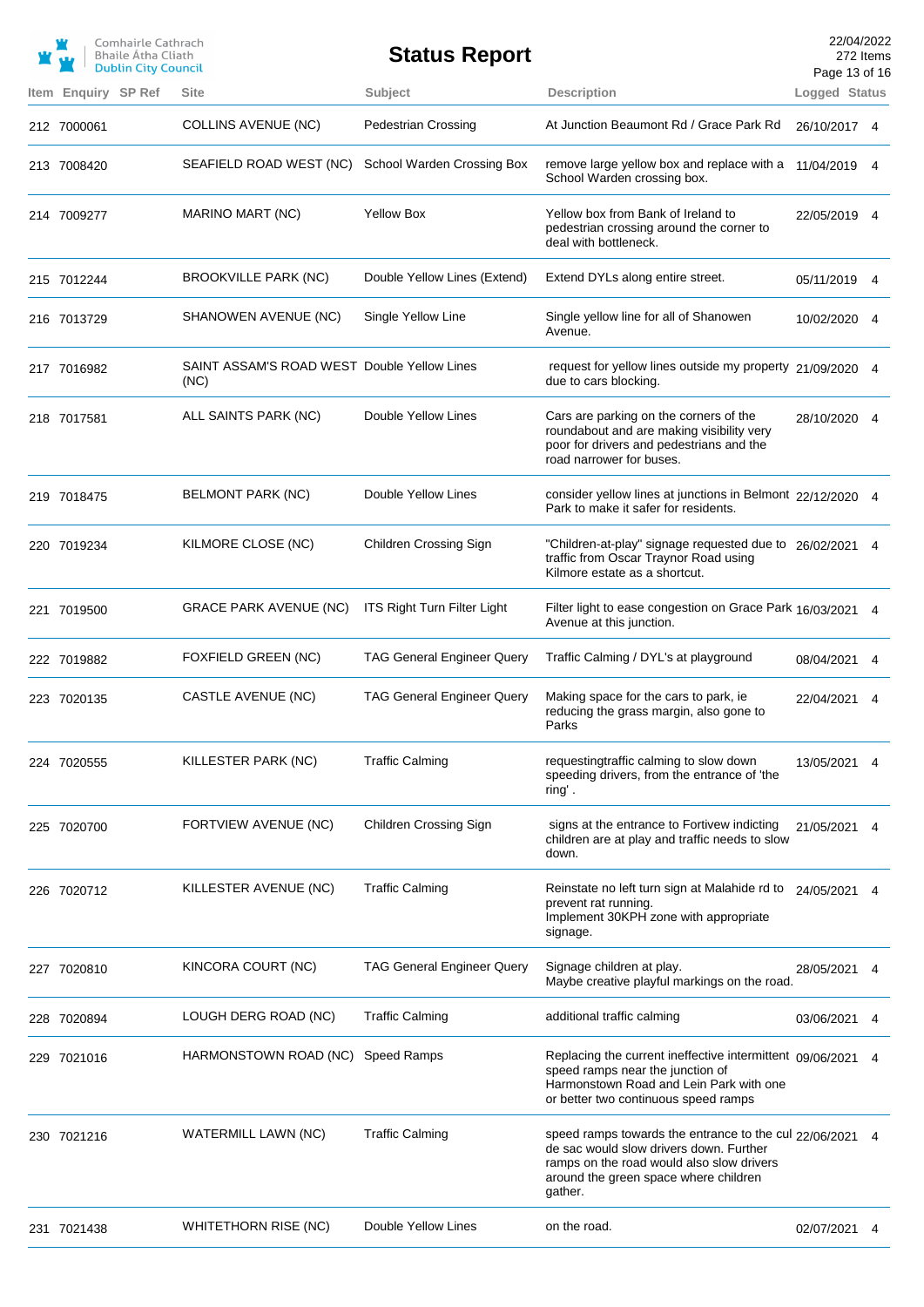|                     | Comhairle Cathrach<br>Bhaile Átha Cliath<br><b>Dublin City Council</b> |                              | <b>Status Report</b>              |                                                                                                                                                                                                                        | Page 14 of 16 | 22/04/2022<br>272 Items |
|---------------------|------------------------------------------------------------------------|------------------------------|-----------------------------------|------------------------------------------------------------------------------------------------------------------------------------------------------------------------------------------------------------------------|---------------|-------------------------|
| Item Enquiry SP Ref |                                                                        | <b>Site</b>                  | Subject                           | <b>Description</b>                                                                                                                                                                                                     | Logged Status |                         |
| 232 7021473         |                                                                        | ROSEGLEN ROAD (NC)           | Double Yellow Lines               | if you can please arrange to provide Double 06/07/2021<br>Yellow Lines on the roadway adjacent to the<br>children's playground in Kilbarrack and also<br>to provide a safe crossing for children to the<br>playground. |               | 4                       |
| 233 7021480         |                                                                        | <b>ENNEL AVENUE (NC)</b>     | 3.5 Tonne Limit                   | request a 3-tonne limit to be imposed on the 06/07/2021<br>estate.                                                                                                                                                     |               | 4                       |
| 234 7021568         |                                                                        | KILMORE ROAD (NC)            | <b>Yellow Box</b>                 | yellow box needs to be in place at the<br>junction of kilmore road and Oscar traynor<br>road                                                                                                                           | 09/07/2021 4  |                         |
| 235 7021576         |                                                                        | SHANTALLA DRIVE (NC)         | <b>TAG General Engineer Query</b> | request for cul de sac sign                                                                                                                                                                                            | 09/07/2021    | 4                       |
| 236 7021588         |                                                                        | LOMOND AVENUE (NC)           | P&D/Permit Park (Change<br>Hours) | change inline with Melrose Ave, Waverley<br>Ave, and Inverness Rd as soon as possible.                                                                                                                                 | 12/07/2021    | 4                       |
| 237 7021697         |                                                                        | <b>VERNON AVENUE (NC)</b>    | One-Way System                    | one way system on Vernon Avenue,<br>Clontarf, particularly between Kincora Road<br>and Clontarf Road and for pedestrianisation<br>of Vernon Avenue, Clontarf to be<br>considered.                                      | 16/07/2021    | 4                       |
| 238 7021698         |                                                                        | LOUGH DERG ROAD (NC)         | No Parking                        | extra no parking signage to be installed<br>around the green area at Lough Derg Rd                                                                                                                                     | 16/07/2021 4  |                         |
| 239 7021819         |                                                                        | BRIARFIELD ROAD (NC)         | Speed Ramps                       | residents of this cul de sac speed out on<br>electric bikes and scooters and are mostly<br>drive white vans! a ramp might encourage<br>them to slow down                                                               | 23/07/2021    | 4                       |
| 240 7021862         |                                                                        | SUMMERVILLE (NC)             | Double Yellow Lines (Extend)      | Extend DYLs along this section of<br>Summerville or remove no parking sign<br>which is causing confusion                                                                                                               | 27/07/2021 4  |                         |
| 241 7021886         |                                                                        | DOLLYMOUNT PARK (NC)         | One-Way System                    | a one- way system requested off Clontarf<br>road and on to Dollymount park.                                                                                                                                            | 29/07/2021    | 4                       |
| 242 7021981         |                                                                        | TONLEGEE ROAD (NC)           | <b>Parking Restrictions</b>       | cars are parking opposite the continuous<br>white line at the entrance of Limewood<br>Estate.                                                                                                                          | 04/08/2021    |                         |
| 243 7021984         |                                                                        | <b>GLANDORE ROAD (NC)</b>    | <b>Yellow Box</b>                 | And extension of DYL's, and other parking<br>prohibitions.                                                                                                                                                             | 04/08/2021    | 4                       |
| 244 7022037         |                                                                        | BRIAN AVENUE (NC)            | Double Yellow Lines               | to prevent parking on the corner of Brian<br>Avenue & Croydon Gardens.                                                                                                                                                 | 06/08/2021    | 4                       |
| 245 7022214         |                                                                        | COOLATREE ROAD (NC)          | Yellow Box (Extend)               | possible extending of the yellow box at the<br>top of Coolatree Road, Beaumont.                                                                                                                                        | 19/08/2021    | 4                       |
| 246 7022343         |                                                                        | BROOKWOOD RISE (NC)          | Double Yellow Lines (Extend)      | Reinstate DYLs at 48-50 Brookwood Rise.                                                                                                                                                                                | 26/08/2021    | 4                       |
| 247 7023047         |                                                                        | <b>COLLINS PARK (NC)</b>     | <b>TAG General Engineer Query</b> | Realign the footpath to use a small section<br>of the existing green space. Create<br>dedicated parking spaces where the current<br>footpath is located                                                                | 08/10/2021    | 4                       |
| 248 7023088         |                                                                        | CONQUER HILL ROAD (NC)       | <b>Traffic Calming</b>            | SLOW sign                                                                                                                                                                                                              | 11/10/2021    |                         |
| 249 7023435         |                                                                        | TONLEGEE AVENUE (NC)         | Double Yellow Lines (Extend)      | extension of the existing Double Yellow<br>Lines on the right hand side of Tonlegee<br>Avenue                                                                                                                          | 01/11/2021    |                         |
| 250 7024014         |                                                                        | MOUNT PROSPECT DRIVE<br>(NC) | Double Yellow Lines               | double yellows from the house entrance on<br>Mount Prospect Drive to to the junction with<br>Mount Prospect Avenue.                                                                                                    | 08/12/2021    | 4                       |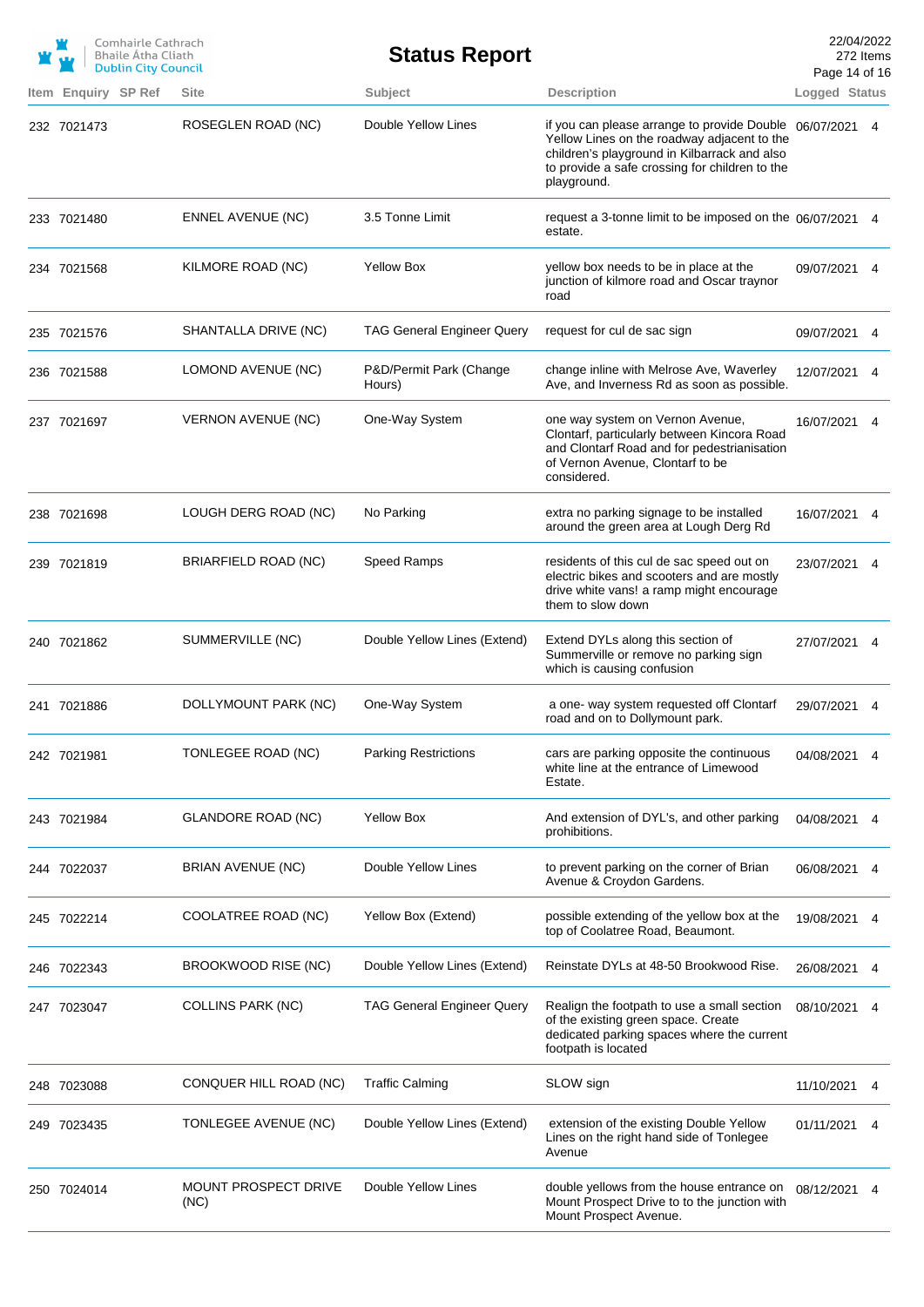|             | Comhairle Cathrach<br><b>Bhaile Atha Cliath</b><br><b>Dublin City Council</b> |                                             | <b>Status Report</b>              |                                                                                                                                                                                                            | 22/04/2022<br>Page 15 of 16 | 272 Items |
|-------------|-------------------------------------------------------------------------------|---------------------------------------------|-----------------------------------|------------------------------------------------------------------------------------------------------------------------------------------------------------------------------------------------------------|-----------------------------|-----------|
|             | Item Enquiry SP Ref                                                           | <b>Site</b>                                 | Subject                           | <b>Description</b>                                                                                                                                                                                         | Logged Status               |           |
| 251 7024216 |                                                                               | <b>BRIARFIELD GROVE (NC)</b>                | Double Yellow Lines               | Double Yellow on Briarfield Grove at the<br>green open space area, the garden area<br>and at the playground.                                                                                               | 20/12/2021 4                |           |
| 252 7024262 |                                                                               | BLUNDEN DRIVE (NC)                          | <b>TAG General Engineer Query</b> | build-out is too severe and needs to be<br>reduced and altered provision of traffic<br>signals                                                                                                             | 23/12/2021 4                |           |
| 253 7024712 |                                                                               | DOLLYMOUNT PARK (NC)                        | Double Yellow Lines               | Double Yellow Lines on the opposite side of 02/02/2022 4<br>the road to the houses, running from the<br>beginning of the road at the side of 4A<br>Dollymount Park to the corner at 17<br>Dollymount Park. |                             |           |
| 254 7024830 |                                                                               | CHURCH AVENUE (NC)                          | Double Yellow Lines (Extend)      | requestingf yellow lines put down instead of 09/02/2022 4<br>free car spaces.                                                                                                                              |                             |           |
| 255 7024992 |                                                                               | <b>BROOKVILLE PARK (NC)</b>                 | Double Yellow Lines               | request double yellow lines in the current<br>gap No. 8 Brookville Park to No. 11b.                                                                                                                        | 17/02/2022 4                |           |
| 256 7025083 |                                                                               | LOMOND AVENUE (NC)                          | Loading Bay (Rescind)             | The removal of the allocated loading bays<br>would alleviate the pressure on resident<br>permit holders of not being able to find<br>parking upon returning from work, shopping,<br>etc                    | 23/02/2022 4                |           |
| 257 7025135 |                                                                               | THE CRESCENT (NC)                           | Double Yellow Lines               | DCC to consider putting yellow lines or no<br>Parking sign at the end of 8 The Crescent,<br>Beaumont Road, Dublin 9 and 267<br>Collinswood.                                                                | 24/02/2022 4                |           |
| 258 7025471 |                                                                               | COPELAND AVENUE (NC)                        | Double Yellow Lines (Extend)      | Copeland Avenue at junction Malahide Road 14/03/2022 4                                                                                                                                                     |                             |           |
| 259 7025528 |                                                                               | COLLINS AVENUE EAST (NC) Bus Stop Marking   |                                   | as part of Bus Connects, bus stop markings 21/03/2022 4<br>and associated signage/restrictions.                                                                                                            |                             |           |
| 260 7025531 |                                                                               | KILBARRACK ROAD (NC)                        | <b>Bus Stop Marking</b>           | As part of Bus Connects, Bus Stop Markings 21/03/2022 4<br>and associated signage/restrictions.                                                                                                            |                             |           |
| 261 7025532 |                                                                               | SWORDS ROAD (NC)                            | <b>Bus Stop Marking</b>           | As part of Bus Connects, Bus Stop Markings 21/03/2022 4<br>and associated signage/restrictions.                                                                                                            |                             |           |
| 262 7025536 |                                                                               | OSCAR TRAYNOR ROAD (NC) Bus Stop Marking    |                                   | As part of Bus Connects, Bus Stop Markings 21/03/2022 4<br>and associated signage/restrictions.                                                                                                            |                             |           |
| 263 7025537 |                                                                               | <b>COLLINS AVENUE (NC)</b>                  | <b>Bus Stop Marking</b>           | As part of Bus Connects, Bus Stop Marking 21/03/2022 4<br>and associated signage/markings.                                                                                                                 |                             |           |
| 264 7025538 |                                                                               | ALFIE BYRNE ROAD (NC)                       | <b>Bus Stop Marking</b>           | As part of Bus Connects, Bus Stop Markings 21/03/2022 4<br>and associated signage/restrictions.                                                                                                            |                             |           |
| 265 7025703 |                                                                               | SEAFIELD ROAD EAST (NC)                     | School Warden Crossing Box        | reduce the size of the school warden<br>crossing box outside the girls school.                                                                                                                             | 30/03/2022 4                |           |
| 266 7010205 |                                                                               | WAVERLEY AVENUE (NC)                        | P&D/Permit Park (Change<br>Hours) | To include Sunday                                                                                                                                                                                          | 10/07/2019 5                |           |
| 267 7010926 |                                                                               | BRIARFIELD ROAD (NC)                        | <b>Children Crossing Sign</b>     | "Children at play", "SLOW" or other suitable 21/08/2019 5<br>signage for Scoil Eoin, Abacus, & St.<br>Michael's House.                                                                                     |                             |           |
| 268 7017273 |                                                                               | MOUNT PROSPECT AVENUE School Warden<br>(NC) |                                   | across mount prospect avenue at the<br>junction with Seafield Avenue                                                                                                                                       | 08/10/2020                  | 5         |
| 269 7019378 |                                                                               | NEWBROOK ROAD (NC)                          | No U Turn                         | to prevent U-turning at entrance to carpark.                                                                                                                                                               | 08/03/2021                  | 5         |
| 270 7020777 |                                                                               | <b>GREENCASTLE ROAD (NC)</b>                | School Warden Crossing Box        | This junction is dangerous for the school<br>warden to cross.                                                                                                                                              | 26/05/2021                  | 5         |